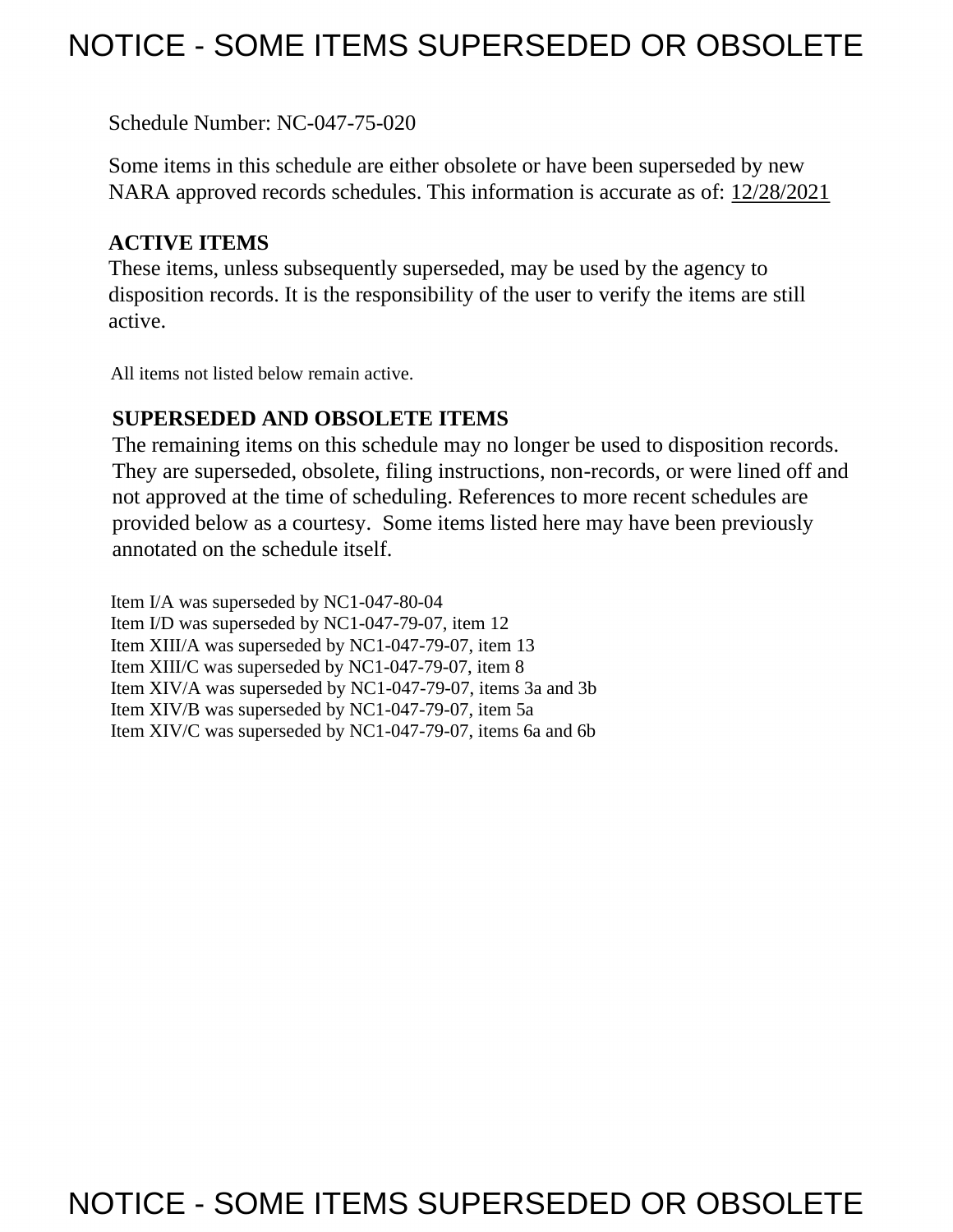| Standard Form No. 115<br>Revised November 1951.<br><b>Prescribed by General Services</b> |                                                                                                                                                                                                                                                                                                                                                                                                                                                                                                                                                                                                                                               |    | REQUEST FOR AUTHORITY                                                                                                                                                                                                                                                                  |               |                                                                                              | LEAVE BLANK                 |         |                           |  |
|------------------------------------------------------------------------------------------|-----------------------------------------------------------------------------------------------------------------------------------------------------------------------------------------------------------------------------------------------------------------------------------------------------------------------------------------------------------------------------------------------------------------------------------------------------------------------------------------------------------------------------------------------------------------------------------------------------------------------------------------------|----|----------------------------------------------------------------------------------------------------------------------------------------------------------------------------------------------------------------------------------------------------------------------------------------|---------------|----------------------------------------------------------------------------------------------|-----------------------------|---------|---------------------------|--|
| Administration<br>GSA Reg. $3-\text{IV}-106$                                             |                                                                                                                                                                                                                                                                                                                                                                                                                                                                                                                                                                                                                                               |    | TO DISPOSE OF RECORDS                                                                                                                                                                                                                                                                  |               | DATE RECEIVED                                                                                |                             | ON GOL  |                           |  |
| 115-103                                                                                  |                                                                                                                                                                                                                                                                                                                                                                                                                                                                                                                                                                                                                                               |    | (See Instructions on Reverse)                                                                                                                                                                                                                                                          |               | <b>APR 30</b>                                                                                | 1975                        |         |                           |  |
|                                                                                          |                                                                                                                                                                                                                                                                                                                                                                                                                                                                                                                                                                                                                                               |    | TO: GENERAL SERVICES ADMINISTRATION,<br>NATIONAL ARCHIVES AND RECORDS SERVICE, WASHINGTON, D.C. 20408                                                                                                                                                                                  | 7 <i>6-47</i> | DATE APPROVED                                                                                | NC                          |         |                           |  |
| 1 FROM (AGENCY OR ESTABLISHMENT)                                                         |                                                                                                                                                                                                                                                                                                                                                                                                                                                                                                                                                                                                                                               |    |                                                                                                                                                                                                                                                                                        |               |                                                                                              | NOTIFICATION TO AGENCY      |         |                           |  |
|                                                                                          |                                                                                                                                                                                                                                                                                                                                                                                                                                                                                                                                                                                                                                               |    | Department of Health, Education, and Welfare                                                                                                                                                                                                                                           |               | In accordance with the provisions of 44 U S C.                                               |                             |         |                           |  |
| 2 MAJOR SUBDIVISION                                                                      |                                                                                                                                                                                                                                                                                                                                                                                                                                                                                                                                                                                                                                               |    |                                                                                                                                                                                                                                                                                        |               | 3303a the disposal request, including amend-<br>ments, is approved except for items that may |                             |         |                           |  |
| 3 MINOR SUBDIVISION                                                                      | Social Security Administration                                                                                                                                                                                                                                                                                                                                                                                                                                                                                                                                                                                                                |    |                                                                                                                                                                                                                                                                                        |               | be stamped "disposal not approved" or<br>"withdrawn" in column 10.                           |                             |         |                           |  |
|                                                                                          |                                                                                                                                                                                                                                                                                                                                                                                                                                                                                                                                                                                                                                               |    | Office of Management and Administration                                                                                                                                                                                                                                                |               |                                                                                              |                             |         |                           |  |
|                                                                                          | 4. NAME OF PERSON WITH WHOM TO CONFER                                                                                                                                                                                                                                                                                                                                                                                                                                                                                                                                                                                                         |    |                                                                                                                                                                                                                                                                                        | 5. TEL. EXT.  |                                                                                              |                             |         |                           |  |
|                                                                                          | George S. Yamamura                                                                                                                                                                                                                                                                                                                                                                                                                                                                                                                                                                                                                            |    |                                                                                                                                                                                                                                                                                        | 45770         |                                                                                              |                             |         |                           |  |
|                                                                                          | 6. CERTIFICATE OF AGENCY REPRESENTATIVE                                                                                                                                                                                                                                                                                                                                                                                                                                                                                                                                                                                                       |    |                                                                                                                                                                                                                                                                                        |               |                                                                                              |                             |         |                           |  |
|                                                                                          |                                                                                                                                                                                                                                                                                                                                                                                                                                                                                                                                                                                                                                               |    | I hereby certify that I am authorized to act for the head of this agency in matters pertaining to the disposal of records, and that the records described in this list or                                                                                                              |               |                                                                                              |                             |         |                           |  |
| further retention.                                                                       | The records have<br>ceased to have suffi-<br>cient value to warrant                                                                                                                                                                                                                                                                                                                                                                                                                                                                                                                                                                           | в  | schedule of _______ pages are proposed for disposal for the reason indicated: ("X" only one)<br>The records will cease to have sufficient value<br>to warrant further retention on the expiration<br>of the period of time indicated or on the occur-<br>rence of the event specified. |               |                                                                                              | SSA Records Officer         |         |                           |  |
|                                                                                          |                                                                                                                                                                                                                                                                                                                                                                                                                                                                                                                                                                                                                                               |    | (Signature of Agency Representative)                                                                                                                                                                                                                                                   |               |                                                                                              |                             | (Title) |                           |  |
| 7.<br><b>ITEM NO</b>                                                                     |                                                                                                                                                                                                                                                                                                                                                                                                                                                                                                                                                                                                                                               |    | <b>DESCRIPTION OF ITEM</b><br>(WITH INCLUSIVE DATES OR RETENTION PERIODS)                                                                                                                                                                                                              |               |                                                                                              | <b>SAMPLE OR</b><br>JOB NO. |         | 10<br><b>ACTION TAKEN</b> |  |
|                                                                                          | Ι.                                                                                                                                                                                                                                                                                                                                                                                                                                                                                                                                                                                                                                            |    | Records Retention and Disposal Schedule<br>Personnel Management Files<br>Individual Personnel Files                                                                                                                                                                                    |               |                                                                                              |                             |         |                           |  |
|                                                                                          | А.                                                                                                                                                                                                                                                                                                                                                                                                                                                                                                                                                                                                                                            |    | Official Personnel Folders                                                                                                                                                                                                                                                             |               |                                                                                              |                             |         |                           |  |
|                                                                                          | Official personnel folders provide the basic<br>source of factual data about a person's Federal<br>employment. Included are records reflecting<br>qualifications, job performance, personnel<br>actions, training, awards, and similar employee<br>data. The records are used primarily by<br>personnel offices in screening qualifications<br>of employees; determining status, eligibility,<br>and employee rights and benefits under<br>pertinent laws and regulations governing<br>Federal employment; computing length of<br>service; and for other information needed in<br>providing personnel services.<br>1.<br>Transfer of Employee |    |                                                                                                                                                                                                                                                                                        |               |                                                                                              |                             |         |                           |  |
|                                                                                          |                                                                                                                                                                                                                                                                                                                                                                                                                                                                                                                                                                                                                                               |    | Transfer folder to new employing office.                                                                                                                                                                                                                                               |               |                                                                                              |                             |         |                           |  |
|                                                                                          |                                                                                                                                                                                                                                                                                                                                                                                                                                                                                                                                                                                                                                               | 2. | Separation of Employee                                                                                                                                                                                                                                                                 |               |                                                                                              |                             |         |                           |  |
|                                                                                          |                                                                                                                                                                                                                                                                                                                                                                                                                                                                                                                                                                                                                                               |    | Retire to National Personnel Records Center Copies HoNPRC,<br>(NPRC), 111 Winnebago Street, St. Louis, NCW & Aerocuth                                                                                                                                                                  |               |                                                                                              |                             |         |                           |  |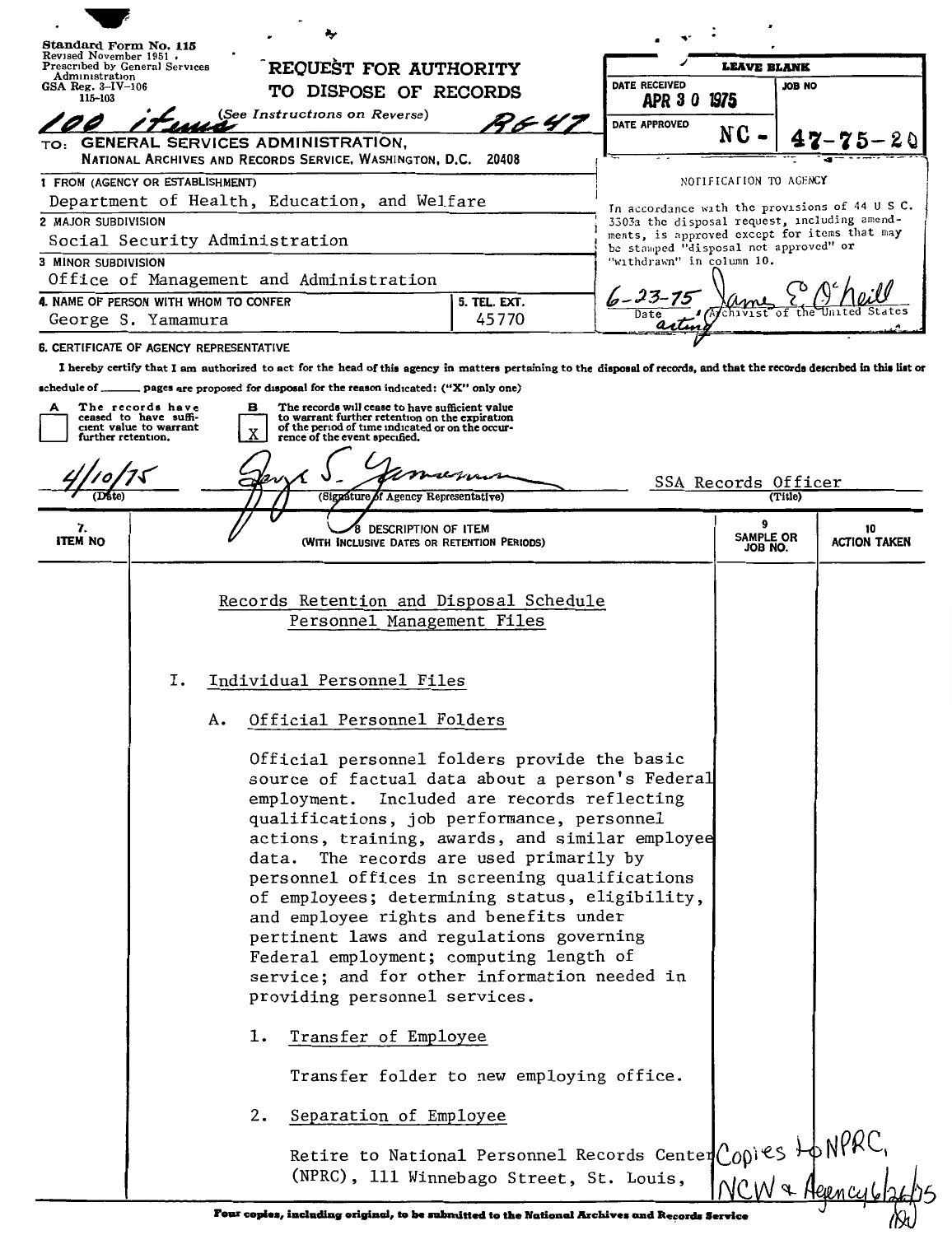$\overline{\phantom{a}}$ 

 $\overline{a}$ 

of  $25$  pages

| 7.<br>ITEM NO. | 9.<br>8 DESCRIPTION OF ITEM<br>10<br>SAMPLE OR<br>(WITH INCLUSIVE DATES OR RETENTION PERIODS)<br><b>ACTION TAKEN</b><br>ON BOL                                                                                                                                                                                                                                                   |  |
|----------------|----------------------------------------------------------------------------------------------------------------------------------------------------------------------------------------------------------------------------------------------------------------------------------------------------------------------------------------------------------------------------------|--|
|                | Missouri 63118, 30 days after separation.<br>NPRC will destroy 75 years after employee's<br>date of birth or 60 years after date of<br>earliest document in the folder if date<br>of birth cannot be ascertained, provided<br>employee has been separated for at least<br>5 years.                                                                                               |  |
|                | B.<br>Service Digest Files                                                                                                                                                                                                                                                                                                                                                       |  |
|                | These files consist of Forms OAAD-4089,<br>Experience and Appointment Record, or their<br>equivalents. The documents provide an<br>historical record of an employee's service<br>with the Social Security Administration (SSA).<br>They are retained for control and informational<br>purposes after the employee has separated or<br>transferred to another agency.             |  |
|                | Destroy 3 years after the close of the calendar<br>year in which employee was separated.                                                                                                                                                                                                                                                                                         |  |
|                | $c_{\bullet}$<br>Employee Service Record Files                                                                                                                                                                                                                                                                                                                                   |  |
|                | These files consist of SF-7B, Employee Record,<br>or its equivalent. The files are retained<br>by operating officials as a source of data<br>for initiating requests for personnel actions,<br>planning and scheduling employee training,<br>proposing commendations or disciplinary<br>actions, and for carrying out their personnel<br>management responsibilities in general. |  |
|                | Destroy upon transfer or separation of employee.                                                                                                                                                                                                                                                                                                                                 |  |
|                | SF-7B Extension Files<br>D.                                                                                                                                                                                                                                                                                                                                                      |  |
|                | These files contain individual personnel<br>records, such as reports of employee<br>interviews, written comments, tardy reports,<br>retained copies of performance appraisals,<br>and similar documents. The files are retained<br>by operating officials for informational<br>purposes.                                                                                         |  |
|                | 1. Review files semiannually and destroy<br>records which do not have continuing<br>applicability. No records are to be                                                                                                                                                                                                                                                          |  |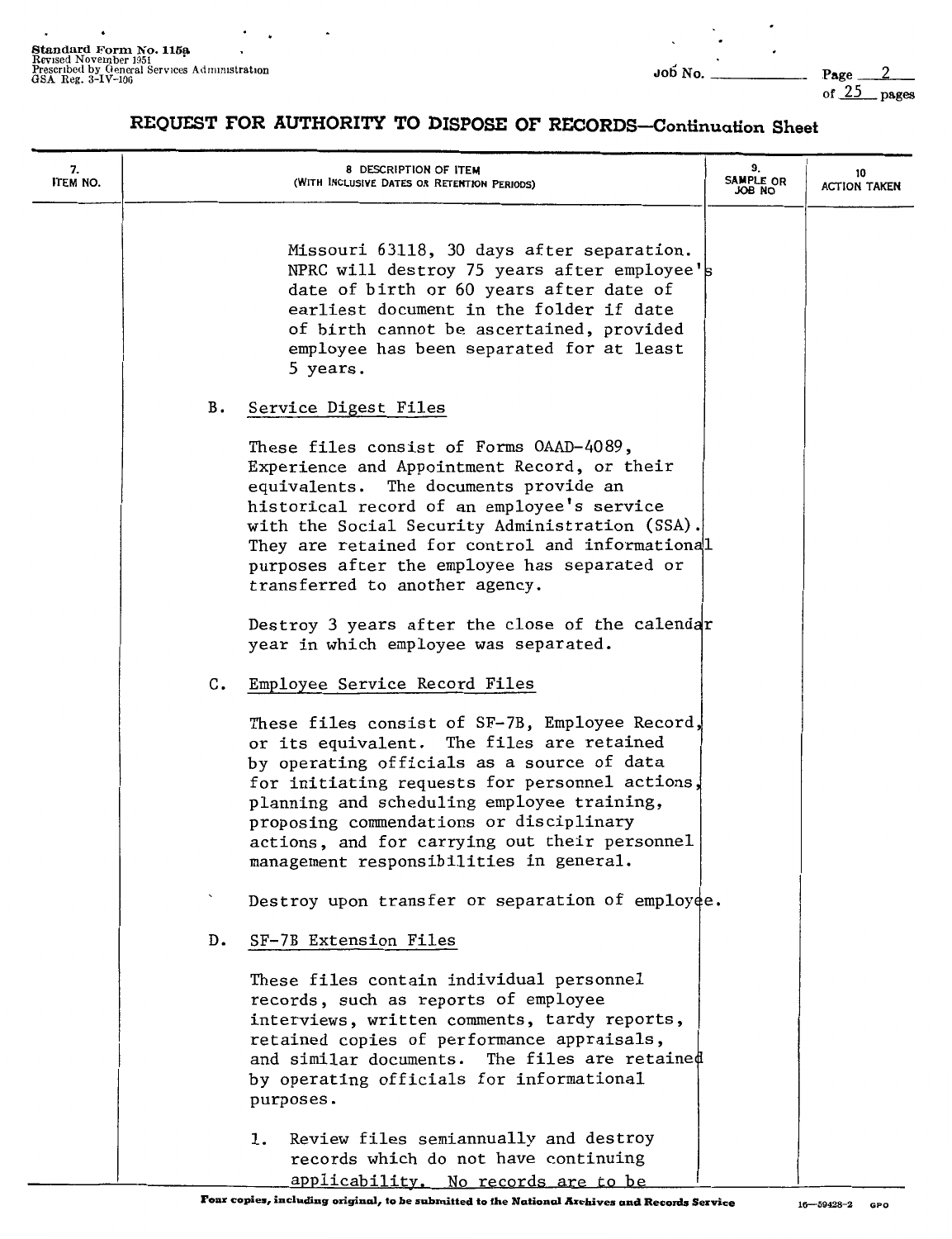$\overline{\phantom{a}}$ 

 $\ddot{\phantom{0}}$ 

#### **REQUEST FOR AUTHORITY TO DISPOSE OF RECORDS-Continuation Sheet**

| 7.<br><b>ITEM NO</b> |     |    | 8 DESCRIPTION OF ITEM<br>(WITH INCLUSIVE DATES OR RETENTION PERIODS)                                                                                                                                                                                                                                                                                                   | 9<br>SAMPLE OR<br>JOB NO | 10.<br><b>ACTION TAKEN</b> |
|----------------------|-----|----|------------------------------------------------------------------------------------------------------------------------------------------------------------------------------------------------------------------------------------------------------------------------------------------------------------------------------------------------------------------------|--------------------------|----------------------------|
|                      |     |    | retained more than 2 years.<br>2.<br>When employee moves to a position under<br>different line authority within a<br>bureau/office, e.g., from one division to<br>another, the losing supervisor will<br>screen the file to insure it is in a<br>proper state of maintenance before<br>forwarding to the new location.                                                 |                          |                            |
|                      |     |    | When employee moves from one bureau/office<br>3.<br>to another within SSA, the losing super-<br>visor will destroy the entire file within<br>5 days after the effective date of the<br>personnel action.                                                                                                                                                               |                          |                            |
|                      |     |    | 4.<br>When employee leaves SSA, the losing<br>supervisor will forward the entire file<br>in a sealed envelope annotated "For<br>Official Use Only" with the Form SSA-2324,<br>Clearance of Employees for Separation or<br>Transfer, through channels to the Employ-<br>ment Branch, DP, OHR, OMA, Room G120<br>West High Rise Building for appropriate<br>disposition. |                          |                            |
|                      |     | Ε. | Employability Files                                                                                                                                                                                                                                                                                                                                                    |                          |                            |
|                      |     |    | These files consist of Form SSA-2846, Super-<br>visor's Report on Separating Employee, or its<br>equivalent. The files are retained by the<br>personnel office as a source of information<br>for determining the desirability of reinstating<br>or rehiring former employees seeking employ-<br>ment with SSA.                                                         |                          |                            |
|                      |     |    | Destroy 3 years after the close of the calendar<br>year in which the employee was separated.                                                                                                                                                                                                                                                                           |                          |                            |
|                      | II. |    | Promotion and Placement Files                                                                                                                                                                                                                                                                                                                                          |                          |                            |
|                      |     | Α. | Job Vacancy Announcements                                                                                                                                                                                                                                                                                                                                              |                          |                            |
|                      |     |    | These are weekly listings of job vacancies<br>under the SSA Merit Promotion Program and<br>related control documents.                                                                                                                                                                                                                                                  |                          |                            |
|                      |     |    |                                                                                                                                                                                                                                                                                                                                                                        |                          |                            |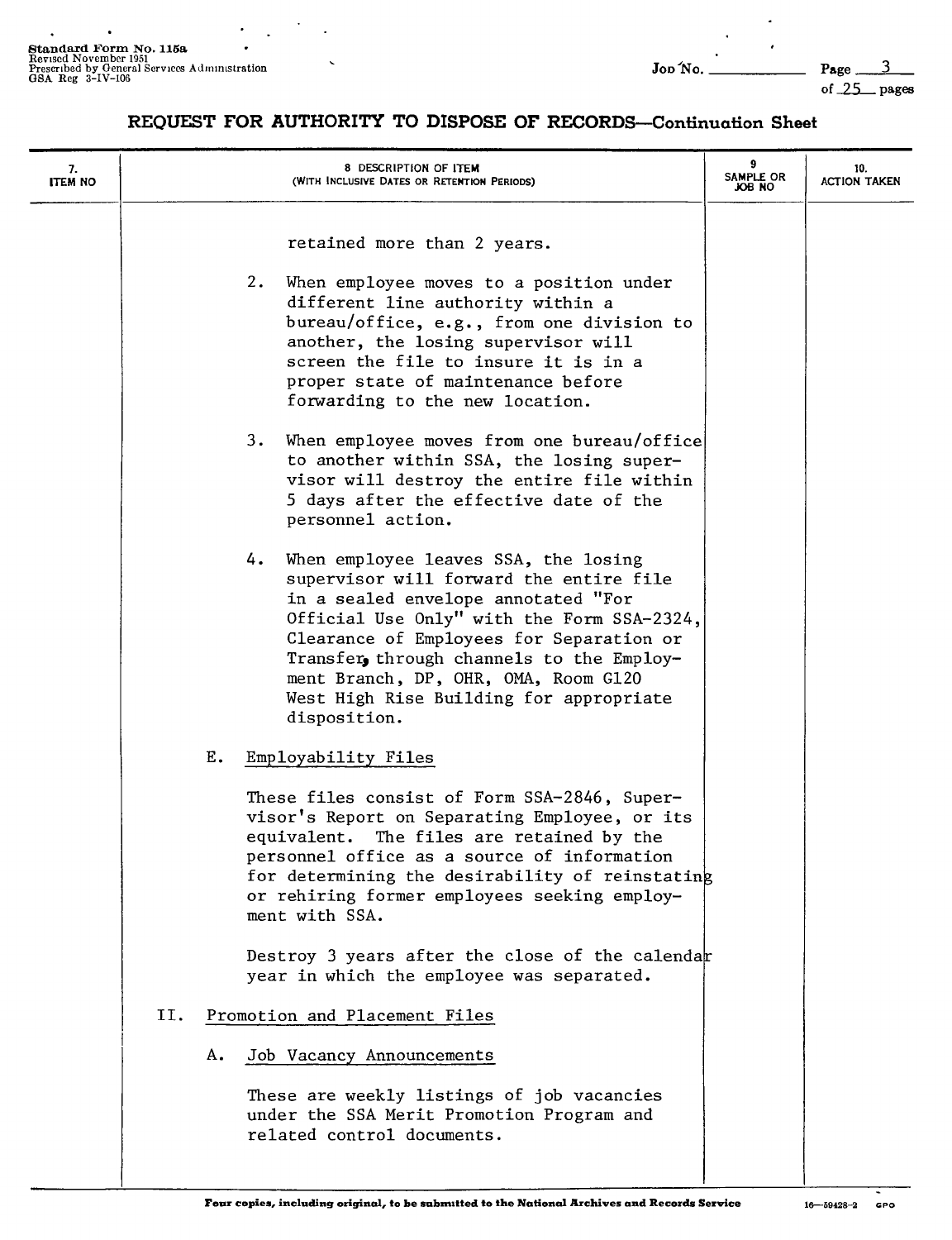÷.

of \_\_2\_5\_ **pages** 

| 7<br>ITEM NO. |                | 8 DESCRIPTION OF ITEM<br>(WITH INCLUSIVE DATES OR RETENTION PERIODS)                                                                                                                                                                                                                                                                                                                                                    | SAMPLE OR<br>ON BOL | 10<br><b>ACTION TAKEN</b> |
|---------------|----------------|-------------------------------------------------------------------------------------------------------------------------------------------------------------------------------------------------------------------------------------------------------------------------------------------------------------------------------------------------------------------------------------------------------------------------|---------------------|---------------------------|
|               |                | Office Responsible for Preparation<br>ı.                                                                                                                                                                                                                                                                                                                                                                                |                     |                           |
|               |                | Destroy after 1 year.                                                                                                                                                                                                                                                                                                                                                                                                   |                     |                           |
|               |                | Other Offices<br>2.                                                                                                                                                                                                                                                                                                                                                                                                     |                     |                           |
|               |                | Destroy upon receipt of next comparable<br>listing.                                                                                                                                                                                                                                                                                                                                                                     |                     |                           |
|               | В.             | Promotion Packages                                                                                                                                                                                                                                                                                                                                                                                                      |                     |                           |
|               |                | These files contain applications filed for<br>specific job vacancies under the SSA Merit<br>Promotion Plan. Included is Form SSA-45,<br>Experience and Qualifications Statement for<br>Posted Vacancy, or its equivalent.                                                                                                                                                                                               |                     |                           |
|               |                | Transfer to the SSA Records Holding Area 30<br>days after cancellation of vacancy or selection<br>of candidate. Destroy 2 years thereafter, or<br>upon receipt of Civil Service Commission (CSC)<br>inspection report, whichever is first. Note:<br>if a question is raised regarding a particular<br>promotion action, retain applications having<br>a direct bearing on that action until the<br>question is settled. |                     |                           |
|               | $\mathsf{C}$ . | A-Listing Files                                                                                                                                                                                                                                                                                                                                                                                                         |                     |                           |
|               |                | These files consist of listings of eligibles<br>and applications (form SSA-45) filed under an<br>open-continuous announcement for clerk-typist,<br>clerk-stenographer, secretary, dictating machine<br>transcriber, key-punch operator, and other<br>designated positions. The listings are<br>updated biweekly.                                                                                                        |                     |                           |
|               |                | Cut-off at the end of the calendar year, hold<br>an additional year, and then transfer to the<br>SSA Records Holding Area. Destroy 2 years<br>thereafter.                                                                                                                                                                                                                                                               |                     |                           |
|               | D.             | Factors and Weights Files                                                                                                                                                                                                                                                                                                                                                                                               |                     |                           |
|               |                | These files consist of documents used in<br>rating applicants for job vacancies under<br>the SSA Merit Promotion Plan.<br>The documents<br>identify the various factors considered in<br>filling the vacancy (performance appraisal,                                                                                                                                                                                    |                     |                           |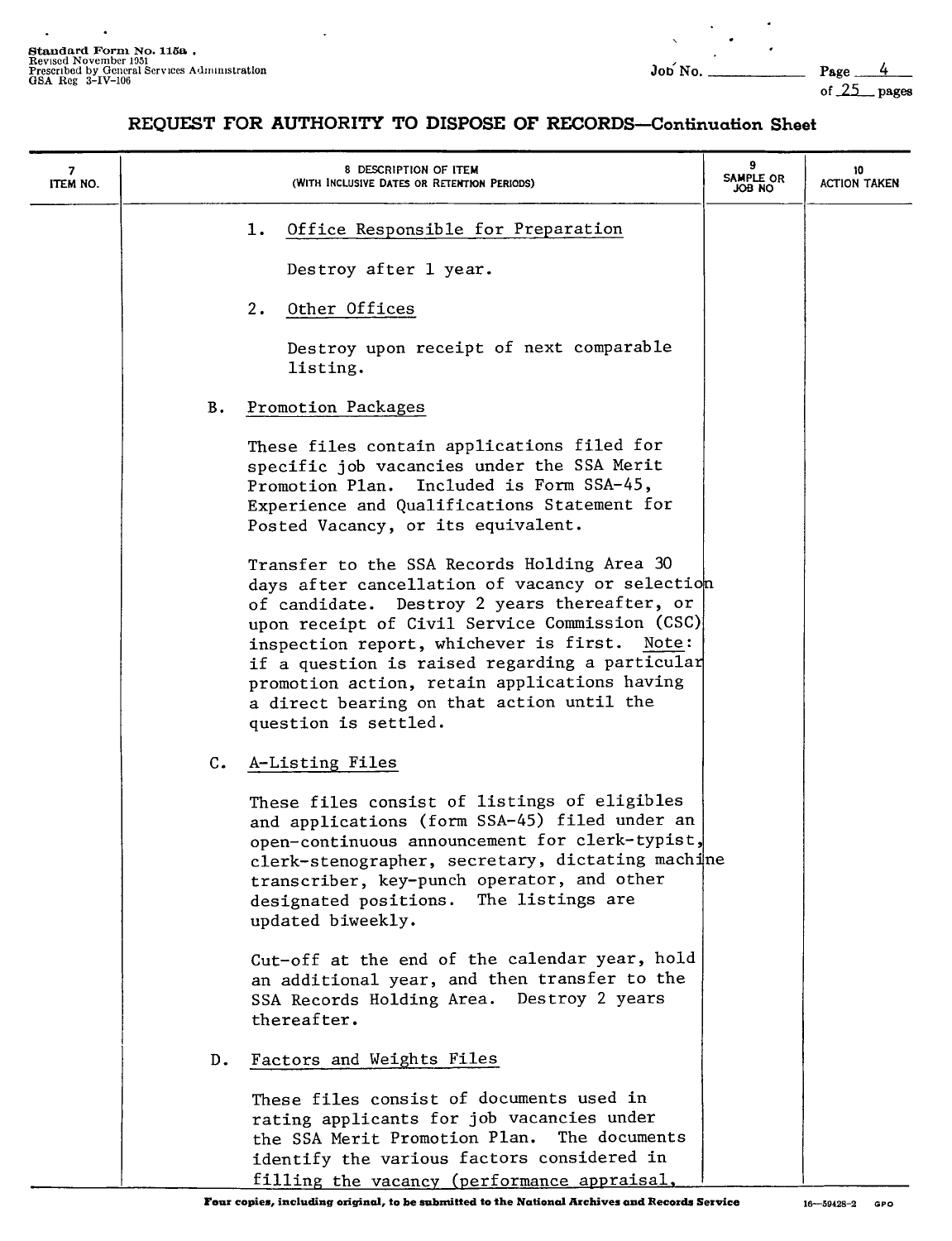J.

 $\overline{a}$ 

.

of  $25$  pages

| 7<br><b>ITEM NO</b> | 8 DESCRIPTION OF ITEM<br>(WITH INCLUSIVE DATES OR RETENTION PERIODS)                                                                                                                                                                                                                                                                                                                                                                                                                                                                                                                                                                         | SAMPLE OR<br>OA 8OL | 10<br><b>ACTION TAKEN</b> |
|---------------------|----------------------------------------------------------------------------------------------------------------------------------------------------------------------------------------------------------------------------------------------------------------------------------------------------------------------------------------------------------------------------------------------------------------------------------------------------------------------------------------------------------------------------------------------------------------------------------------------------------------------------------------------|---------------------|---------------------------|
|                     | related experience, training and self-develop-<br>ment, awards, outside activities, etc.) and<br>the weight accorded to each.                                                                                                                                                                                                                                                                                                                                                                                                                                                                                                                |                     |                           |
|                     | 1.<br>Office Responsible for Preparation                                                                                                                                                                                                                                                                                                                                                                                                                                                                                                                                                                                                     |                     |                           |
|                     | Destroy 2 years after the close of the<br>calendar year in which superseded or<br>obsoleted.                                                                                                                                                                                                                                                                                                                                                                                                                                                                                                                                                 |                     |                           |
|                     | 2.<br>Other Offices                                                                                                                                                                                                                                                                                                                                                                                                                                                                                                                                                                                                                          |                     |                           |
|                     | Destroy when superseded or obsoleted.                                                                                                                                                                                                                                                                                                                                                                                                                                                                                                                                                                                                        |                     |                           |
|                     | Ε.<br>Civil Service Eligibility Certificate Files                                                                                                                                                                                                                                                                                                                                                                                                                                                                                                                                                                                            |                     |                           |
|                     | These files consist of records relating to<br>requests to the CSC for certification of<br>eligibles and reports of actions taken on<br>such certifications. Included are Standard<br>Form (SF-39,) Request for Certification; SF-62,<br>Statement of Reasons for Objecting to an<br>Eligible or Passing Over a Preference; Form<br>CSC-1844, Certificate of Eligibles; or their<br>equivalents.                                                                                                                                                                                                                                              |                     |                           |
|                     | Destroy after 2 years.                                                                                                                                                                                                                                                                                                                                                                                                                                                                                                                                                                                                                       |                     |                           |
|                     | F.<br>Qualifications Standards Files<br>These files consist of standards published by<br>the CSC for use in rating applicants for<br>appointment and in approving noncompetitive<br>The standards describe the knowledge,<br>actions.<br>skills, activities, and other characteristics<br>required to predict potential for successful<br>job performance. Included is CSC Handbook<br>X-118, Qualification Standards for White<br>Collar Positions Under the General Schedule,<br>or equivalent documents.<br>Office Having SSA-wide Responsibility for<br>ı.<br>Standards Review and Development<br>Destroy 5 years after the close of the |                     |                           |
|                     | calendar year in which superseded or<br>obsoleted.                                                                                                                                                                                                                                                                                                                                                                                                                                                                                                                                                                                           |                     |                           |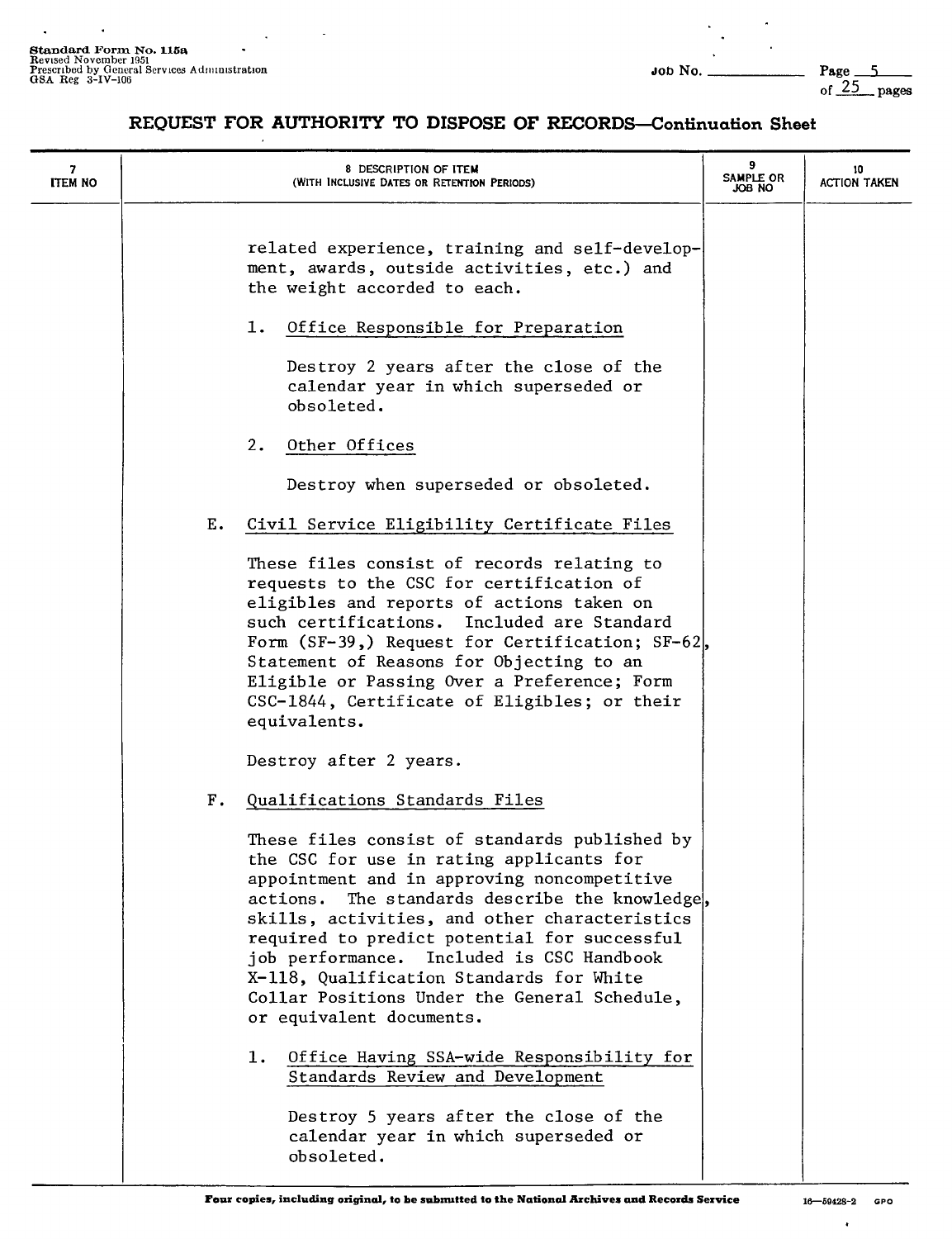$\overline{a}$ 

 $\ddot{\phantom{a}}$ 

÷.

of  $\frac{25}{25}$  pages

| 7.<br><b>ITEM NO</b> |    | 8 DESCRIPTION OF ITEM<br>(WITH INCLUSIVE DATES OR RETENTION PERIODS)                                                                                                                                                                                                                                                                                                       | SAMPLE OR<br>OA 8OL | 10<br><b>ACTION TAKEN</b> |
|----------------------|----|----------------------------------------------------------------------------------------------------------------------------------------------------------------------------------------------------------------------------------------------------------------------------------------------------------------------------------------------------------------------------|---------------------|---------------------------|
|                      |    | Other Offices<br>2.                                                                                                                                                                                                                                                                                                                                                        |                     |                           |
|                      |    | Destroy when superseded or obsoleted.                                                                                                                                                                                                                                                                                                                                      |                     |                           |
|                      | G. | Qualifications Standards Review Files                                                                                                                                                                                                                                                                                                                                      |                     |                           |
|                      |    | These files consist of documents accumulated<br>in reviewing, analyzing, and commenting upon<br>proposed new or revised qualifications standards.<br>Included are copies of the proposed standards,<br>studies, clearance comments, correspondence,<br>and similar papers.                                                                                                 |                     |                           |
|                      |    | Destroy after 2 years.                                                                                                                                                                                                                                                                                                                                                     |                     |                           |
|                      | н. | Qualifications Standards Development Files                                                                                                                                                                                                                                                                                                                                 |                     |                           |
|                      |    | These files consist of documents created in<br>developing qualifications standards for job<br>series peculiar to SSA. The standards are<br>subsequently transmitted to the CSC for<br>approval and publication. Included are<br>copies of the proposed standards, clearance<br>comments, correspondence, CSC approvals or<br>disapprovals, and related background material |                     |                           |
|                      |    | Destroy 5 years after the close of the calendar<br>year in which superseded or obsoleted.                                                                                                                                                                                                                                                                                  |                     |                           |
|                      | Ι. | Training Agreement Files                                                                                                                                                                                                                                                                                                                                                   |                     |                           |
|                      |    | These files consist of agreements with the<br>CSC governing the selection, promotion,<br>qualifications, and training requirements for<br>certain SSA positions. The agreements serve<br>as the authority for appointment and promotion<br>actions.                                                                                                                        |                     |                           |
|                      |    | Office Responsible for Preparation<br>ı.                                                                                                                                                                                                                                                                                                                                   |                     |                           |
|                      |    | Destroy 4 years after the close of the<br>calendar year in which terminated.                                                                                                                                                                                                                                                                                               |                     |                           |
|                      |    | Other Offices<br>2.                                                                                                                                                                                                                                                                                                                                                        |                     |                           |
|                      |    | Destroy when terminated.                                                                                                                                                                                                                                                                                                                                                   |                     |                           |
|                      |    |                                                                                                                                                                                                                                                                                                                                                                            |                     |                           |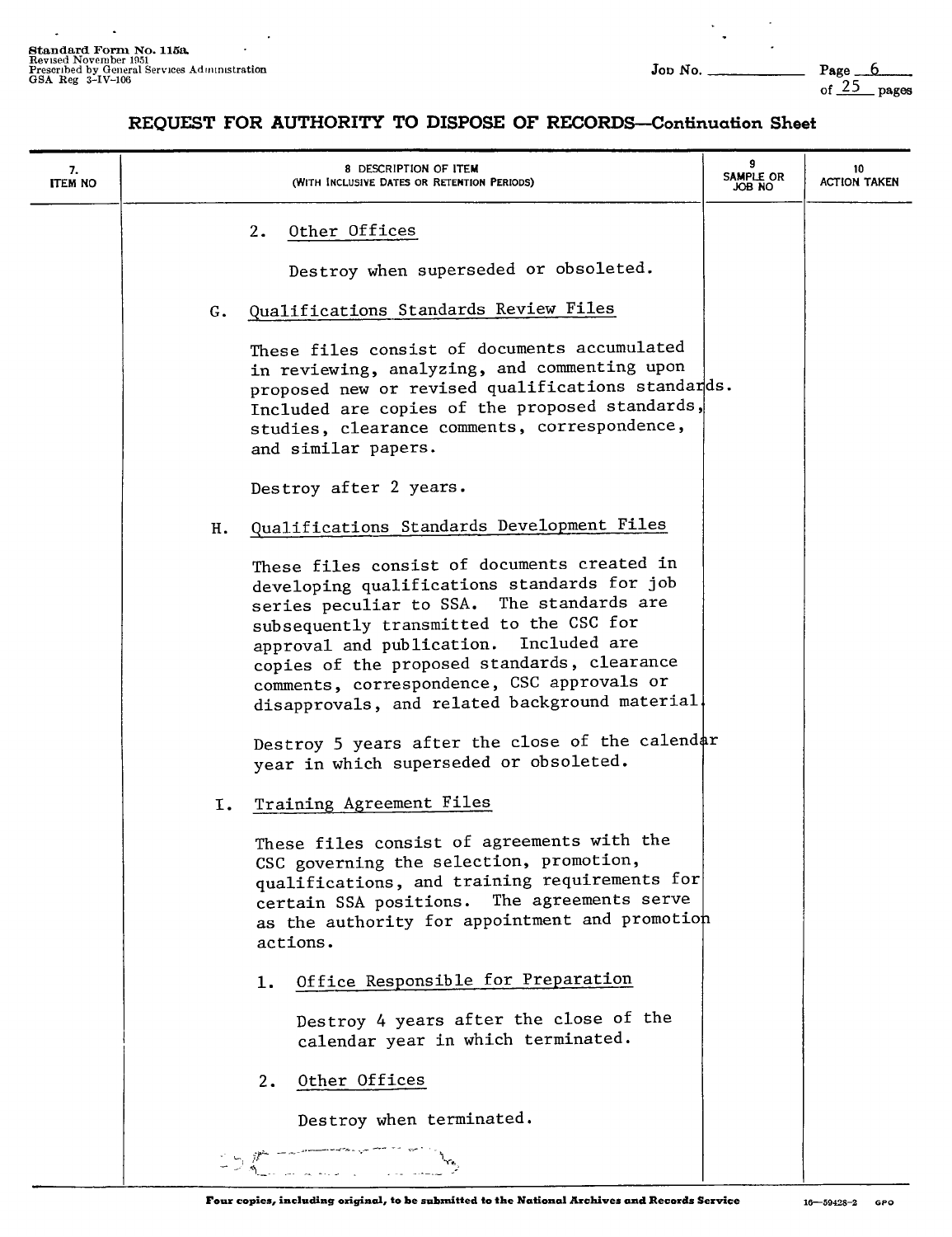J.

J.

ç.

 $\ddot{\phantom{a}}$ 

 $\ddot{\phantom{a}}$ 

 $\ddot{\phantom{0}}$ 

of  $25$  pages

#### **REQUEST FOR AUTHORITY TO DISPOSE OF RECORDS-Continuation Sheet**

| 7.<br>ITEM NO. |      |    | 8 DESCRIPTION OF ITEM<br>(WITH INCLUSIVE DATES OR RETENTION PERIODS)                                                                                                                                                                                                                                                             | SAMPLE OR<br>OH 8OL | 10<br><b>ACTION TAKEN</b> |
|----------------|------|----|----------------------------------------------------------------------------------------------------------------------------------------------------------------------------------------------------------------------------------------------------------------------------------------------------------------------------------|---------------------|---------------------------|
|                |      | J. | Crediting Plan Files                                                                                                                                                                                                                                                                                                             |                     |                           |
|                |      |    | These files consist of plans which are used in<br>evaluating the qualifications of candidates<br>for vacant wage grade positions. The plans<br>identify the elements required for job<br>performance and the point value assigned to<br>each. They are used in lieu of CSC qualifi-<br>cations standards or factors and weights. |                     |                           |
|                |      |    | Office Responsible for Preparation<br>ı.                                                                                                                                                                                                                                                                                         |                     |                           |
|                |      |    | Destroy 5 years after the close of the<br>calendar year in which superseded or<br>obsoleted.                                                                                                                                                                                                                                     |                     |                           |
|                |      |    | 2.<br>Other Offices                                                                                                                                                                                                                                                                                                              |                     |                           |
|                |      |    | Destroy when superseded or obsoleted.                                                                                                                                                                                                                                                                                            |                     |                           |
|                |      | к. | Promotion Listings                                                                                                                                                                                                                                                                                                               |                     |                           |
|                |      |    | These are biweekly listings of employees<br>promoted or reassigned under the SSA Merit<br>Promotion Plan.                                                                                                                                                                                                                        |                     |                           |
|                |      |    | Office Responsible for Preparation<br>1.                                                                                                                                                                                                                                                                                         |                     |                           |
|                |      |    | Destroy after 1 year.                                                                                                                                                                                                                                                                                                            |                     |                           |
|                |      |    | 2.<br>Other Offices                                                                                                                                                                                                                                                                                                              |                     |                           |
|                |      |    | Destroy upon receipt of next comparable<br>listing.                                                                                                                                                                                                                                                                              |                     |                           |
|                | III. |    | Appointment Processing Files                                                                                                                                                                                                                                                                                                     |                     |                           |
|                |      | Α. | Chronological Journal Files                                                                                                                                                                                                                                                                                                      |                     |                           |
|                |      |    | These files contain copies (copy 5) of $SF-50$ ,<br>Notification of Personnel Action, and equiva-<br>The documents are used in<br>lent documents.<br>preparing reports and in reviewing personnel<br>actions processed. They are retained for<br>CSC inspection.                                                                 |                     |                           |
|                |      |    | Destroy after 2 years.                                                                                                                                                                                                                                                                                                           |                     |                           |

ł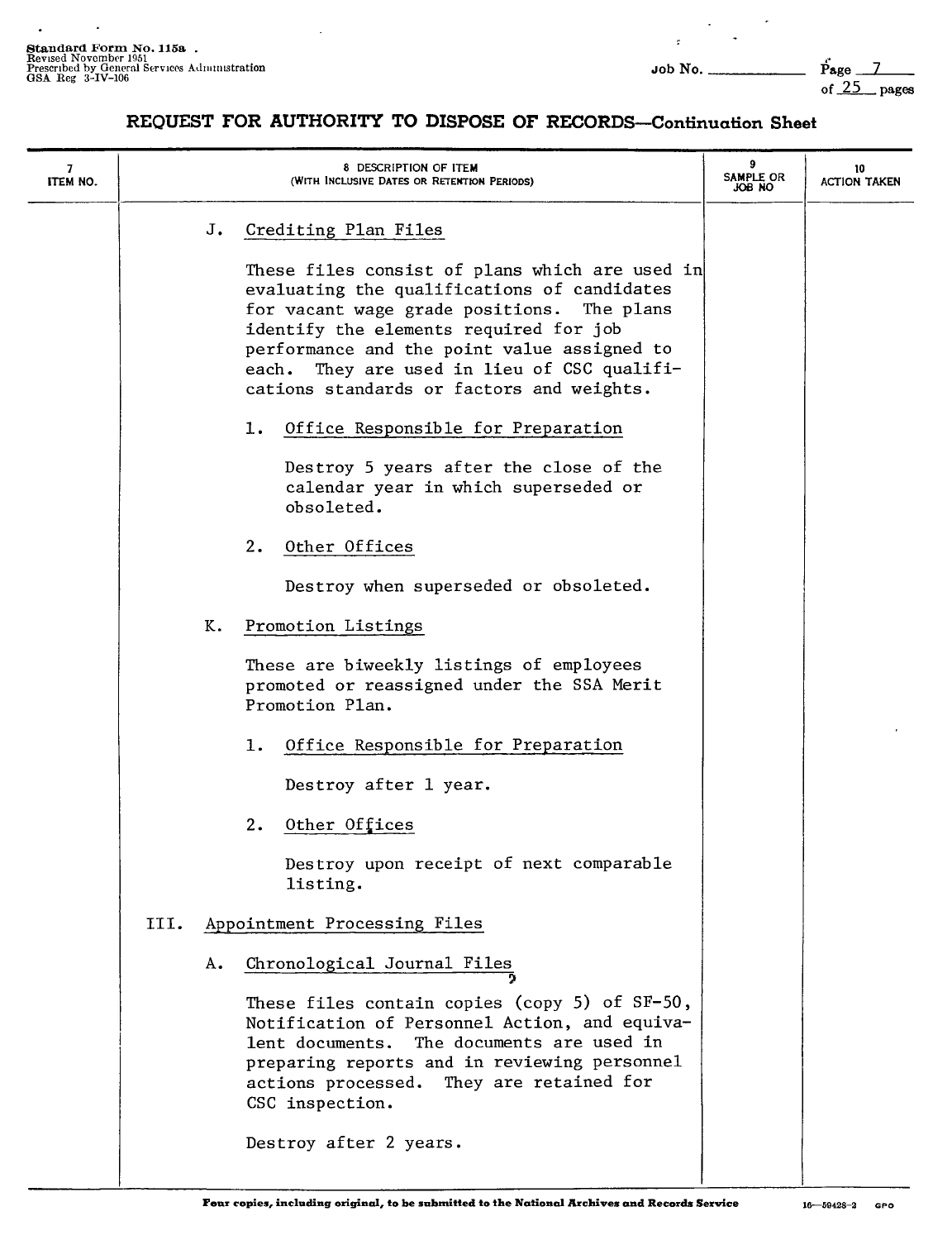$\blacksquare$ 

 $\ddot{\phantom{a}}$ 

 $\epsilon$ 

| 7<br>ITEM NO. |     |               | 8 DESCRIPTION OF ITEM<br>(WITH INCLUSIVE DATES OR RETENTION PERIODS)                                                                                                                                                                                               | 9<br>SAMPLE OR<br>JOB NO | 10<br><b>ACTION TAKEN</b> |
|---------------|-----|---------------|--------------------------------------------------------------------------------------------------------------------------------------------------------------------------------------------------------------------------------------------------------------------|--------------------------|---------------------------|
|               |     | в.            | SF-50 Transmittal Records                                                                                                                                                                                                                                          |                          |                           |
|               |     |               | These records identify SF-50's which have been<br>transmitted to payroll for processing.<br>They<br>are retained in the event a question arises<br>as to the transmission of the document.                                                                         |                          |                           |
|               |     |               | Destroy after 1 year.                                                                                                                                                                                                                                              |                          |                           |
|               |     | C.            | EOD Listings                                                                                                                                                                                                                                                       |                          |                           |
|               |     |               | These are listings of individuals who entered<br>on duty on a given date.                                                                                                                                                                                          |                          |                           |
|               |     |               | Destroy after 1 year.                                                                                                                                                                                                                                              |                          |                           |
|               | IV. |               | College Relations and Recruitment Files                                                                                                                                                                                                                            |                          |                           |
|               |     | А.            | Recruitment Program Files                                                                                                                                                                                                                                          |                          |                           |
|               |     |               | These files consist of documents created in<br>planning, coordinating, and directing SSA's<br>recruitment program. Included are plans for<br>visitations, surveys of labor markets, and<br>similar papers.                                                         |                          |                           |
|               |     |               | Destroy 3 years after the close of the calendar<br>year in which dated.                                                                                                                                                                                            |                          |                           |
|               |     | В.            | Report on Use of Paid Recruitment Advertising                                                                                                                                                                                                                      |                          |                           |
|               |     |               | This is an annual report to DHEW on the costs<br>of recruitment advertising placed in news-<br>papers and periodicals, on radio and television,<br>or other media.                                                                                                 |                          |                           |
|               |     |               | Destroy after 2 years.                                                                                                                                                                                                                                             |                          |                           |
|               |     | $c_{\bullet}$ | PACE Files                                                                                                                                                                                                                                                         |                          |                           |
|               |     |               | These files consist of applications and<br>related documents received from persons who<br>have established eligibility under the<br>Professional and Administrative Career<br>Examination (PACE). The documents are<br>retained for possible future consideration. |                          |                           |
|               |     |               | Destroy after 1 year.                                                                                                                                                                                                                                              |                          |                           |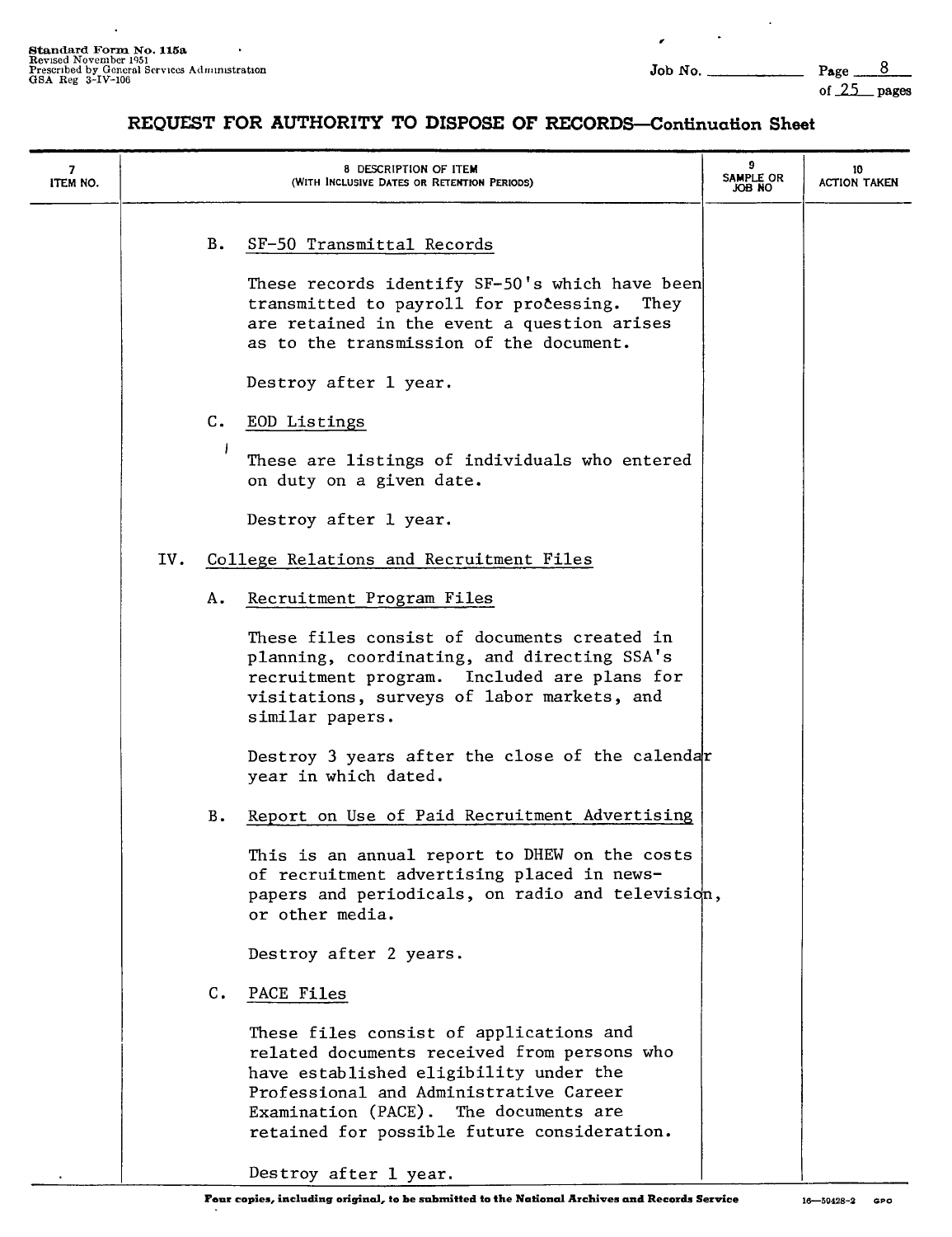$\ddot{\phantom{a}}$ 

 $\ddot{\phantom{a}}$ 

 $\bar{z}$ 

 $\omega$ 

| 7<br><b>ITEM NO</b> |    |       | 8 DESCRIPTION OF ITEM<br>(WITH INCLUSIVE DATES OR RETENTION PERIODS)                                                                                                                                                                                                                                                                                                                                                                                        | 9<br>SAMPLE OR<br>OH BOL | 10<br><b>ACTION TAKEN</b> |
|---------------------|----|-------|-------------------------------------------------------------------------------------------------------------------------------------------------------------------------------------------------------------------------------------------------------------------------------------------------------------------------------------------------------------------------------------------------------------------------------------------------------------|--------------------------|---------------------------|
|                     |    | $D$ . | Senior and Mid-Level Exam Files                                                                                                                                                                                                                                                                                                                                                                                                                             |                          |                           |
|                     |    |       | These files consist of applications and related<br>documents received from persons who have<br>established eligibility under the Senior or<br>Mid-Level Examinations.                                                                                                                                                                                                                                                                                       |                          |                           |
|                     |    |       | Destroy after 1 year.                                                                                                                                                                                                                                                                                                                                                                                                                                       |                          |                           |
|                     |    | Ε.    | College Program Files                                                                                                                                                                                                                                                                                                                                                                                                                                       |                          |                           |
|                     |    |       | These files consist of documents created in<br>planning, coordinating, and directing<br>individual college programs such as the<br>College Work Study Program, Access/Cooperative<br>Education Program, Student Assistant Program,<br>College Faculty Summer Associate Program, and<br>the University of Maryland Graduate School of<br>Social Work Program.                                                                                                |                          |                           |
|                     |    |       | Destroy 3 years after the close of the calendar<br>year in which dated.                                                                                                                                                                                                                                                                                                                                                                                     |                          |                           |
|                     |    | F.    | College Program Participant Files                                                                                                                                                                                                                                                                                                                                                                                                                           |                          |                           |
|                     |    |       | These files contain folders on participants<br>in college programs. Included in a<br>participant's folder are applications,<br>qualifications statements, counseling records,<br>correspondence, and similar papers.                                                                                                                                                                                                                                        |                          |                           |
|                     |    |       | Destroy 2 years after the participant completes<br>the program.                                                                                                                                                                                                                                                                                                                                                                                             |                          |                           |
|                     | v. |       | Special Careers Files                                                                                                                                                                                                                                                                                                                                                                                                                                       |                          |                           |
|                     |    | Α.    | Special Careers Program Files                                                                                                                                                                                                                                                                                                                                                                                                                               |                          |                           |
|                     |    |       | These files consist of documents created in<br>planning, coordinating, and directing<br>individual special career programs, such as<br>the Summer Aid Program, Stay-in-School Program,<br>Worker Trainee Opportunities Program,<br>President's Executive Interchange Program,<br>Public Administration Fellows Program,<br>Intergovernmental Affairs Fellowship Program,<br>HEW/Foreign Service Executive Exchange Program,<br>and the HEW Fellows Program. |                          |                           |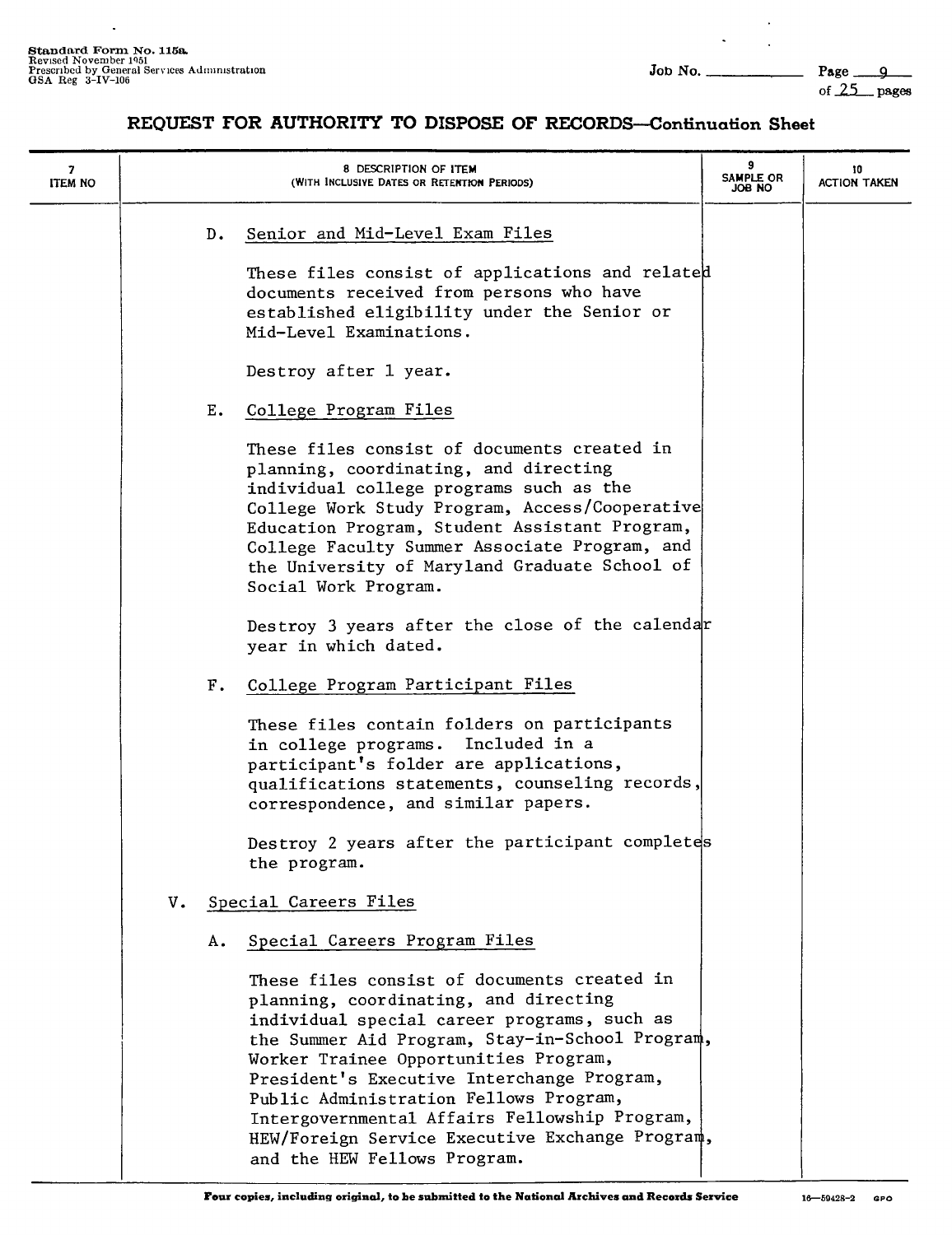$\ddot{\phantom{1}}$ J.

| 7<br><b>ITEM NO.</b> |      |    | 8 DESCRIPTION OF ITEM<br>(WITH INCLUSIVE DATES OR RETENTION PERIODS)                                                                                                                                                                                                                                                                                                                                                                                                      | 9<br>SAMPLE OR<br>ON 80L | 10<br><b>ACTION TAKEN</b> |
|----------------------|------|----|---------------------------------------------------------------------------------------------------------------------------------------------------------------------------------------------------------------------------------------------------------------------------------------------------------------------------------------------------------------------------------------------------------------------------------------------------------------------------|--------------------------|---------------------------|
|                      |      |    | Destroy 3 years after the close of the<br>calendar year in which dated.                                                                                                                                                                                                                                                                                                                                                                                                   |                          |                           |
|                      | VI.  |    | UPMO, STRIDE, and ACE Program Files                                                                                                                                                                                                                                                                                                                                                                                                                                       |                          |                           |
|                      |      | Α. | UPMO, STRIDE, and ACE Program Files                                                                                                                                                                                                                                                                                                                                                                                                                                       |                          |                           |
|                      |      |    | These files consist of documents created in<br>planning, coordinating, and directing the<br>Upward Mobility College Program (UPMO), the<br>STRIDE Program, and the ACE Program. Included<br>are program memorandums and similar papers.                                                                                                                                                                                                                                   |                          |                           |
|                      |      |    | Destroy 3 years after the close of the<br>calendar year in which dated.                                                                                                                                                                                                                                                                                                                                                                                                   |                          |                           |
|                      |      | В. | Program Applications Files                                                                                                                                                                                                                                                                                                                                                                                                                                                |                          |                           |
|                      |      |    | These files consist of applications received<br>from candidates for the Upward Mobility<br>College Program, the STRIDE Program, and the<br>ACE Program.                                                                                                                                                                                                                                                                                                                   |                          |                           |
|                      |      |    | Unsuccessful Candidates<br>1.                                                                                                                                                                                                                                                                                                                                                                                                                                             |                          |                           |
|                      |      |    | Destroy after 3 years.                                                                                                                                                                                                                                                                                                                                                                                                                                                    |                          |                           |
|                      |      |    | Successful Candidates<br>2.                                                                                                                                                                                                                                                                                                                                                                                                                                               |                          |                           |
|                      |      |    | Destroy 2 years after the individual<br>completes the program.                                                                                                                                                                                                                                                                                                                                                                                                            |                          |                           |
|                      | VII. |    | Classification Files                                                                                                                                                                                                                                                                                                                                                                                                                                                      |                          |                           |
|                      |      | Α. | Position Description Files                                                                                                                                                                                                                                                                                                                                                                                                                                                |                          |                           |
|                      |      |    | These files consist of documents which describle<br>the duties and responsibilities associated<br>with a given SSA position.<br>Included is<br>Optional Form 8, Position Description, and<br>equivalent or related documents.                                                                                                                                                                                                                                             |                          |                           |
|                      |      |    | Official Copy<br>1.                                                                                                                                                                                                                                                                                                                                                                                                                                                       |                          |                           |
|                      |      |    | Destroy 5 years after position is abolished<br>or description is superseded.                                                                                                                                                                                                                                                                                                                                                                                              |                          |                           |
|                      |      |    | $\bigoplus_{\alpha\in\mathbb{Z}}\bigoplus_{\alpha\in\mathbb{Z}}\bigoplus_{\alpha\in\mathbb{Z}}\bigoplus_{\alpha\in\mathbb{Z}}\bigoplus_{\alpha\in\mathbb{Z}}\bigoplus_{\alpha\in\mathbb{Z}}\bigoplus_{\alpha\in\mathbb{Z}}\bigoplus_{\alpha\in\mathbb{Z}}\bigoplus_{\alpha\in\mathbb{Z}}\bigoplus_{\alpha\in\mathbb{Z}}\bigoplus_{\alpha\in\mathbb{Z}}\bigoplus_{\alpha\in\mathbb{Z}}\bigoplus_{\alpha\in\mathbb{Z}}\bigoplus_{\alpha\in\mathbb{Z}}\bigoplus_{\alpha\in\$ |                          |                           |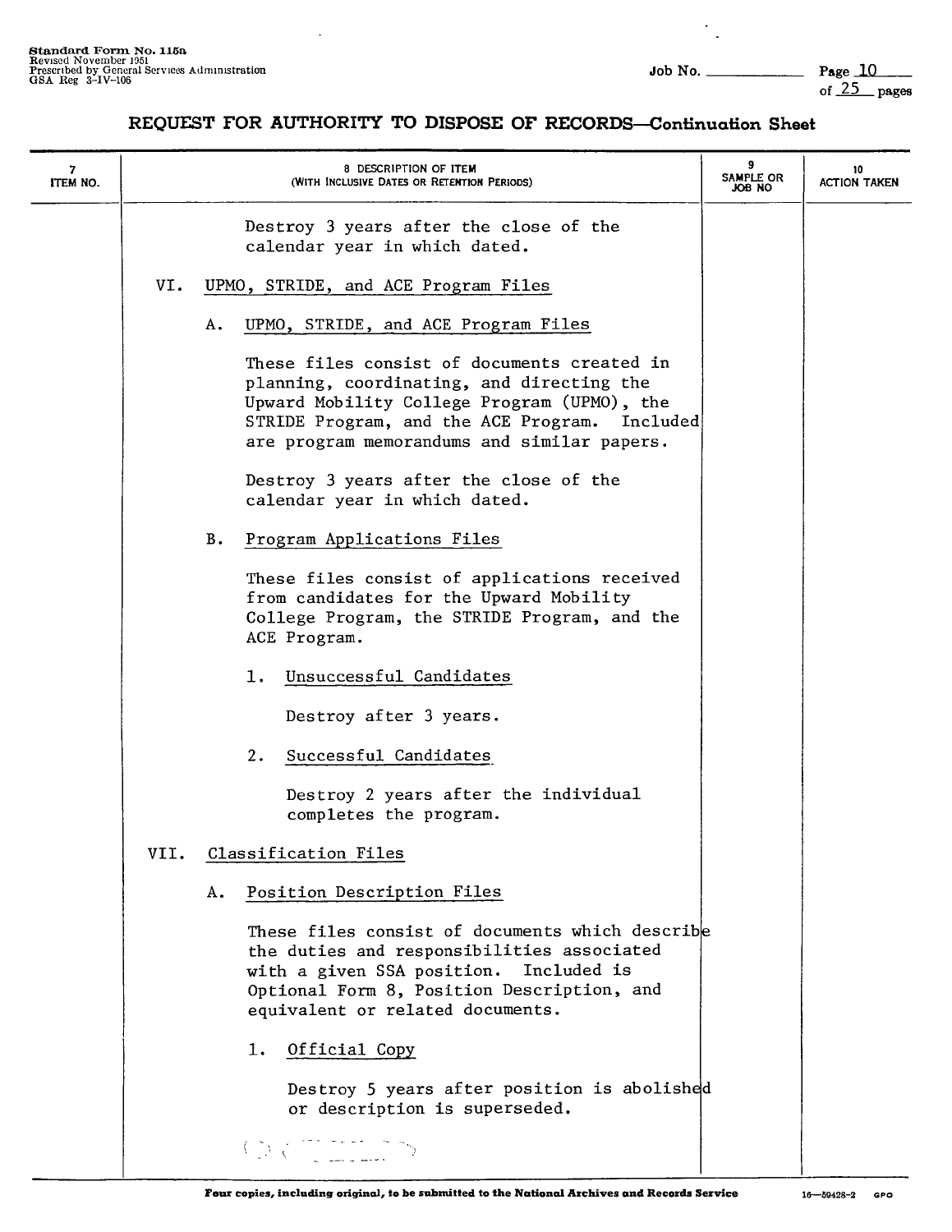$\overline{a}$ 

 $\ddot{\phantom{a}}$ 

of  $\frac{25}{25}$  pages

| 7.<br><b>ITEM NO</b> |                | 8 DESCRIPTION OF ITEM<br>(WITH INCLUSIVE DATES OR RETENTION PERIODS)                                                                                                                                                                                                                                                                                                                                                                                                                           | 9.<br>SAMPLE OR<br>ON 8OL | 10<br><b>ACTION TAKEN</b> |
|----------------------|----------------|------------------------------------------------------------------------------------------------------------------------------------------------------------------------------------------------------------------------------------------------------------------------------------------------------------------------------------------------------------------------------------------------------------------------------------------------------------------------------------------------|---------------------------|---------------------------|
|                      |                | 2.<br>Other Copies                                                                                                                                                                                                                                                                                                                                                                                                                                                                             |                           |                           |
|                      |                | Destroy when position is abolished or<br>description is superseded.                                                                                                                                                                                                                                                                                                                                                                                                                            |                           |                           |
|                      | в.             | Classification Data Records                                                                                                                                                                                                                                                                                                                                                                                                                                                                    |                           |                           |
|                      |                | These records contain data gathered for use in<br>classifying district/branch office manager<br>positions.<br>Included is data on the number of<br>employees in the office, businesses in the area,<br>number of branch offices, media available,<br>community population, etc.                                                                                                                                                                                                                |                           |                           |
|                      |                | Destroy when replaced by more current data.                                                                                                                                                                                                                                                                                                                                                                                                                                                    |                           |                           |
|                      | $\mathbf{C}$ . | Classification Survey Reports                                                                                                                                                                                                                                                                                                                                                                                                                                                                  |                           |                           |
|                      |                | These are reports prepared by classification<br>specialists upon completion of a survey of<br>positions in a particular office.<br>The<br>surveys are conducted periodically to<br>determine whether the positions are described<br>and classified in accordance with CSC<br>standards.                                                                                                                                                                                                        |                           |                           |
|                      |                | Office Conducting the Survey<br>1.                                                                                                                                                                                                                                                                                                                                                                                                                                                             |                           |                           |
|                      |                | Destroy 3 years after the close of the<br>calendar year in which dated.                                                                                                                                                                                                                                                                                                                                                                                                                        |                           |                           |
|                      |                | 2.<br>Other Offices                                                                                                                                                                                                                                                                                                                                                                                                                                                                            |                           |                           |
|                      |                | Destroy after 1 year.                                                                                                                                                                                                                                                                                                                                                                                                                                                                          |                           |                           |
|                      | D.             | Classification Standards Files                                                                                                                                                                                                                                                                                                                                                                                                                                                                 |                           |                           |
|                      |                | These files consist of standards published by<br>the CSC for use in classifying SSA positions.<br>The standards provide information for<br>distinguishing the duties, responsibilities,<br>and qualification requirements of positions<br>in one class from those of positions in other<br>They thus provide the criteria for<br>classes.<br>placing each position in its proper class. The<br>standards distinguish both in level of<br>difficulty and responsibility and in kind of<br>work. |                           |                           |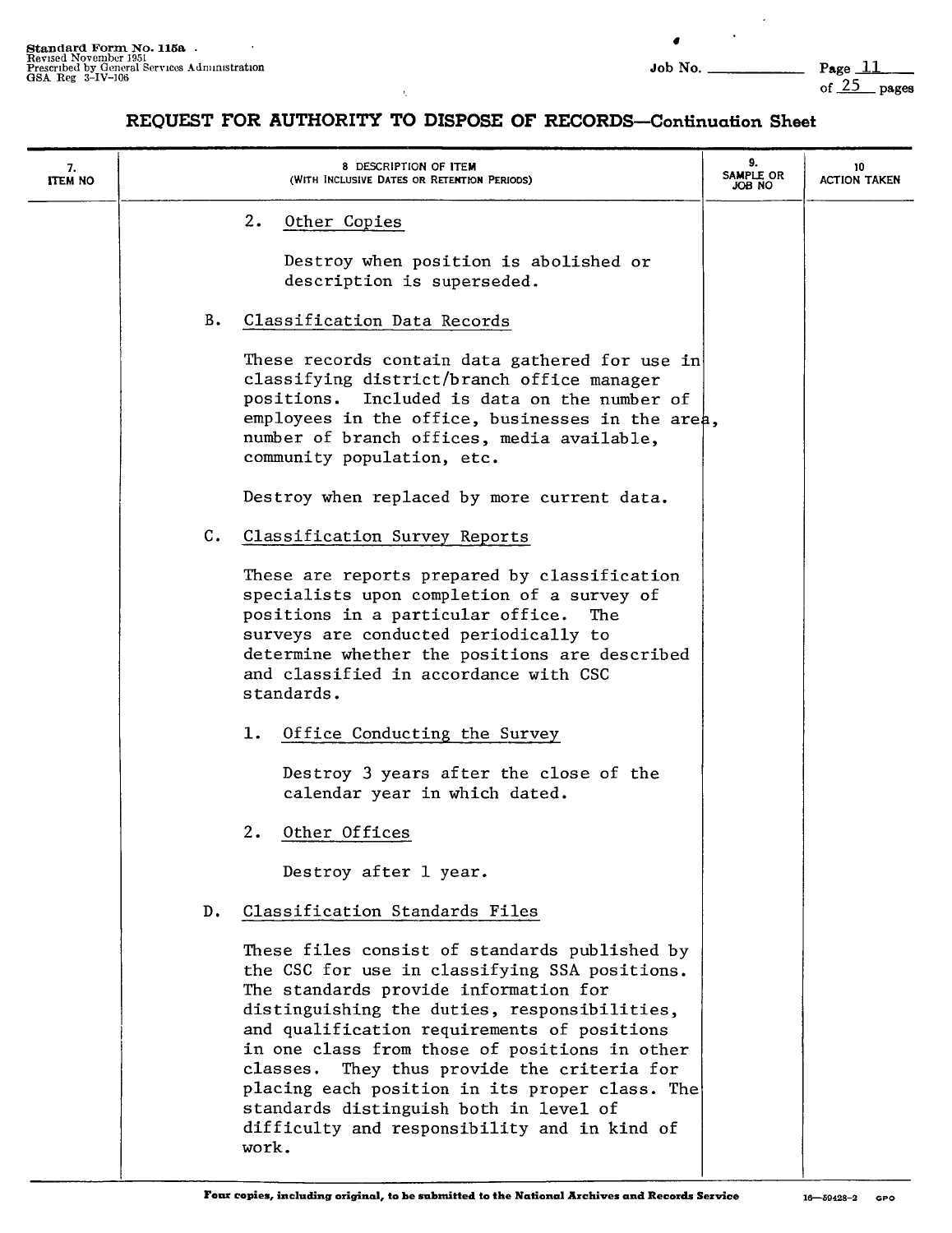$\ddot{\phantom{a}}$ 

 $\ddot{\phantom{a}}$ 

| 7<br>ITEM NO |                | 8 DESCRIPTION OF ITEM<br>(WITH INCLUSIVE DATES OR RETENTION PERIODS)                                                                                                                                                                                                                                                                                 | 9.<br>SAMPLE OR<br>OH HOL | 10<br><b>ACTION TAKEN</b> |
|--------------|----------------|------------------------------------------------------------------------------------------------------------------------------------------------------------------------------------------------------------------------------------------------------------------------------------------------------------------------------------------------------|---------------------------|---------------------------|
|              |                | Office Having SSA-wide Responsibility for<br>1.<br>Standards Review and Development<br>Destroy 10 years after the close of the<br>calendar year in which superseded or                                                                                                                                                                               |                           |                           |
|              |                | obsoleted.<br>2.<br>Other Offices<br>Destroy 2 years after the close of the                                                                                                                                                                                                                                                                          |                           |                           |
|              |                | calendar year in which superseded or<br>obsoleted.                                                                                                                                                                                                                                                                                                   |                           |                           |
|              | Ε.             | Classification Standards Review Files                                                                                                                                                                                                                                                                                                                |                           |                           |
|              |                | These files consist of documents accumulated<br>in reviewing, analyzing, and commenting upon<br>proposed new or revised classification standards.<br>Included are copies of the proposed standards,<br>studies, clearance comments, correspondence,<br>and similar papers.                                                                           |                           |                           |
|              |                | Destroy after 2 years.                                                                                                                                                                                                                                                                                                                               |                           |                           |
|              | F <sub>1</sub> | Classification Standards Development Files                                                                                                                                                                                                                                                                                                           |                           |                           |
|              |                | These files consist of documents created in<br>developing classification standards for<br>positions peculiar to SSA.<br>The standards are<br>submitted to the CSC for approval and<br>publication. Included are the original<br>standards, clearance comments, correspondence,<br>CSC approvals or disapprovals, and related<br>background material. |                           |                           |
|              |                | Destroy 10 years after the close of the<br>calendar year in which superseded or obsoleted.                                                                                                                                                                                                                                                           |                           |                           |
|              | G.             | Report on Review of Positions                                                                                                                                                                                                                                                                                                                        |                           |                           |
|              |                | This is an annual report submitted to DHEW on<br>the number of general schedule and wage grade<br>positions reviewed, the number of positions<br>considered necessary and unnecessary, and the<br>number of desk audits completed by classifica-<br>tion specialists.                                                                                |                           |                           |
|              |                | Destroy after 2 years.                                                                                                                                                                                                                                                                                                                               |                           |                           |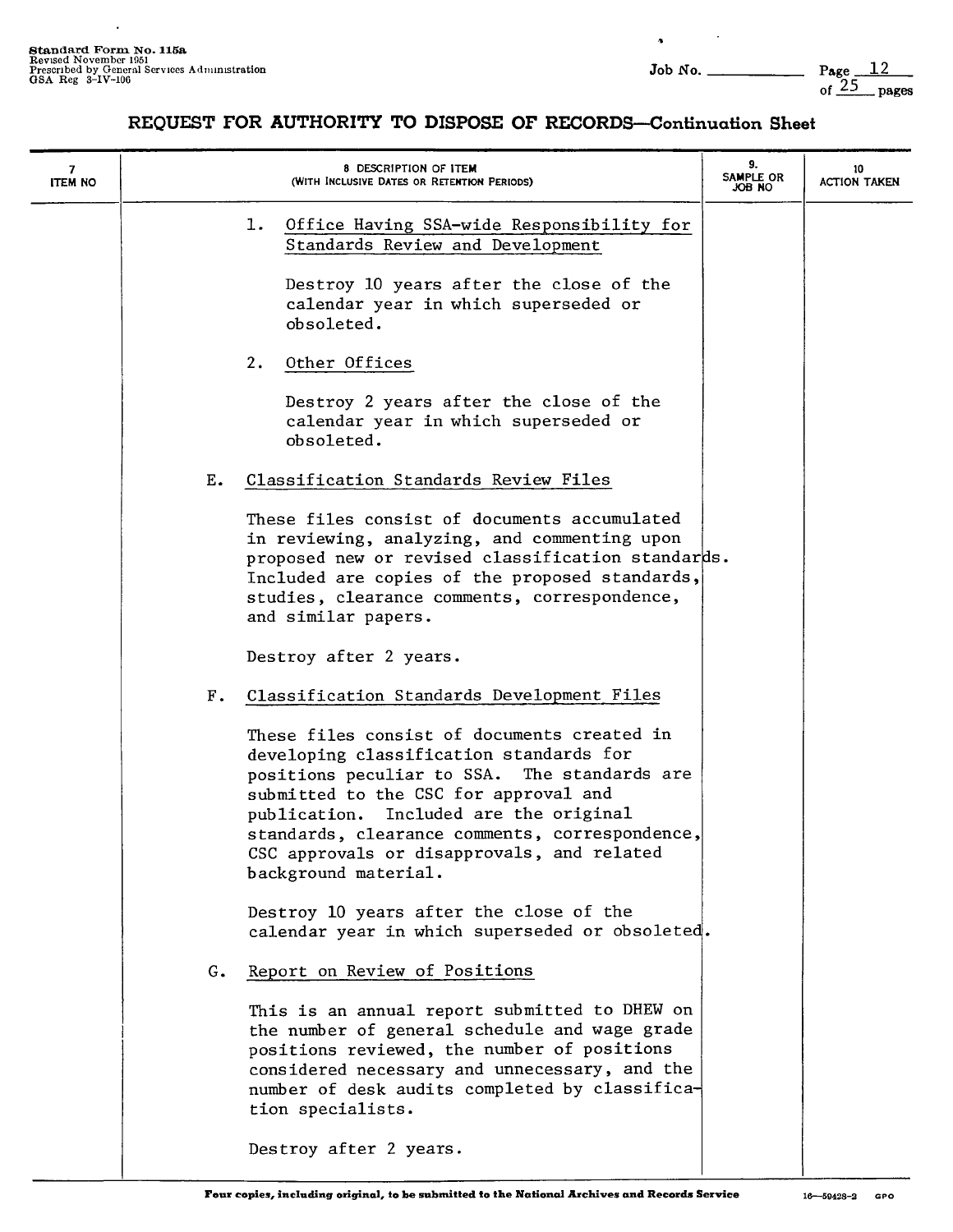$\ddot{\phantom{a}}$ l,

| 7.<br><b>ITEM NO</b> |       | 8 DESCRIPTION OF ITEM<br>(WITH INCLUSIVE DATES OR RETENTION PERIODS)                                                                                                                                                                                                                                                                                                                                                                                                                                                                                                                                                                                                      | 9<br>SAMPLE OR<br>ON 8OL | 10<br><b>ACTION TAKEN</b> |
|----------------------|-------|---------------------------------------------------------------------------------------------------------------------------------------------------------------------------------------------------------------------------------------------------------------------------------------------------------------------------------------------------------------------------------------------------------------------------------------------------------------------------------------------------------------------------------------------------------------------------------------------------------------------------------------------------------------------------|--------------------------|---------------------------|
|                      |       | Н.<br>Supergrade Position Data Files<br>These files contain materials relating to SSA's<br>supergrade positions (GS-16 and above).<br>Included are statements justifying the<br>establishment of the positions, DHEW and CSC<br>approvals, and similar papers. The files are<br>retained for use when establishing a new<br>supergrade position.                                                                                                                                                                                                                                                                                                                          |                          |                           |
|                      |       | Destroy when obsolete.                                                                                                                                                                                                                                                                                                                                                                                                                                                                                                                                                                                                                                                    |                          |                           |
|                      | VIII. | Personnel Policy Files                                                                                                                                                                                                                                                                                                                                                                                                                                                                                                                                                                                                                                                    |                          |                           |
|                      |       | Personnel Policy Issuance Files<br>Α.<br>These files consist of manuals, directives,<br>handbooks, and other formal policy and<br>procedural issuances prepared and published<br>by personnel offices.<br>Included are the<br>Personnel Guide for Supervisors, SSA supplements<br>to the Federal Personnel Manual, Administrative<br>Directives System guides and guide circulars,<br>and similar issuances.<br>Office Responsible for Preparation of the<br>1.<br>Issuance<br>Permanent. Transfer to a FRC when<br>superseded or discontinued. Offer to the<br>National Archives 10 years thereafter.<br>Other Offices<br>2.<br>Destroy when superseded or discontinued. |                          |                           |
|                      |       | Issuance Background Files<br>В.<br>These files consist of records accumulated in<br>the preparation, clearance, publication, or<br>interpretation, of manuals, directives, hand-<br>books, and other formal policy and procedural<br>issuances. Included are drafts, clearance<br>comments, studies, recommendations, and<br>similar records that provide a basis for<br>publication or contribute to the content of<br>the issuance.                                                                                                                                                                                                                                     |                          |                           |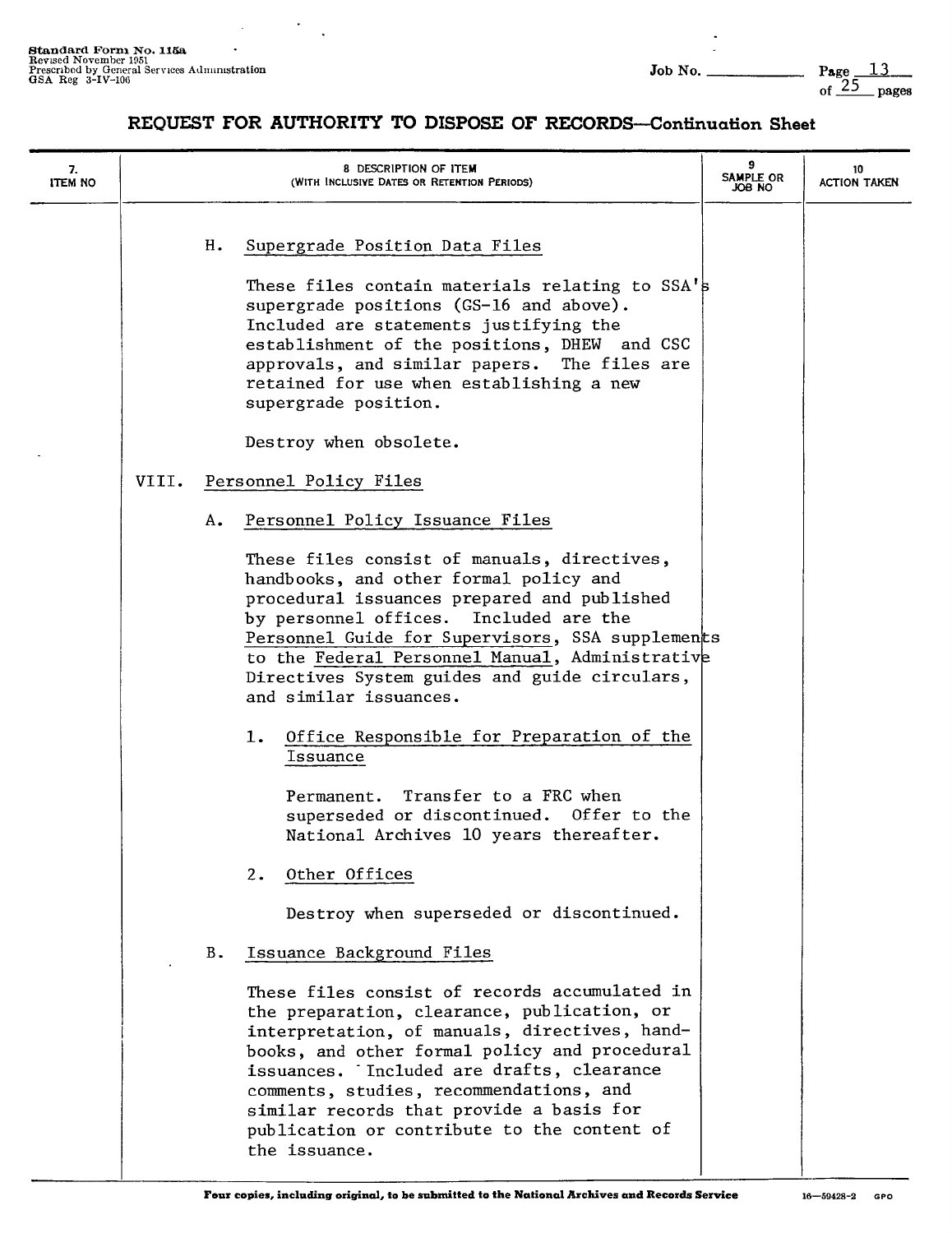| 7<br><b>ITEM NO</b> |     |               |          | 8 DESCRIPTION OF ITEM<br>(WITH INCLUSIVE DATES OR RETENTION PERIODS)                                                                                                                                                                                                                                                                                                                                                          | 9<br>SAMPLE OR<br>ON 8OL | 10<br><b>ACTION TAKEN</b> |
|---------------------|-----|---------------|----------|-------------------------------------------------------------------------------------------------------------------------------------------------------------------------------------------------------------------------------------------------------------------------------------------------------------------------------------------------------------------------------------------------------------------------------|--------------------------|---------------------------|
|                     |     |               | 1.       | Office Responsible for Preparation of the<br>Issuance<br>Transfer to a FRC when superseded or<br>discontinued. Destroy 10 years thereafter.                                                                                                                                                                                                                                                                                   |                          |                           |
|                     |     |               | 2.       | Other Offices                                                                                                                                                                                                                                                                                                                                                                                                                 |                          |                           |
|                     |     |               |          | Destroy after 2 years.                                                                                                                                                                                                                                                                                                                                                                                                        |                          |                           |
|                     |     | $C_{\bullet}$ |          | Precedent Files                                                                                                                                                                                                                                                                                                                                                                                                               |                          |                           |
|                     |     |               |          | These files consist of policy memorandums,<br>interpretations, clarifications, and similar<br>records which serve as precedent for future<br>policy determinations. The files are used in<br>the development of formal policy issuances,<br>in responding to inquiries, and in commenting<br>upon proposed laws, regulations, standards,<br>and similar documents.                                                            |                          |                           |
|                     |     |               |          | Review files at the close of each calendar<br>year and destroy those documents which do<br>not have continuing applicability.                                                                                                                                                                                                                                                                                                 |                          |                           |
|                     | IX. |               |          | Personnel Management Evaluation Files                                                                                                                                                                                                                                                                                                                                                                                         |                          |                           |
|                     |     | Α.            |          | Personnel Management Evaluation Survey Files                                                                                                                                                                                                                                                                                                                                                                                  |                          |                           |
|                     |     |               | reports. | These files document the inception, scope,<br>findings, and accomplishments of personnel<br>management evaluation surveys. These surveys<br>are conducted to determine whether particular<br>SSA offices are complying with personnel<br>regulations and policies. Included are<br>records reflecting the request and authoriza-<br>tion to undertake the survey, survey plans,<br>the final survey report, and any follow-up |                          |                           |
|                     |     |               | ı.       | Office Conducting the Survey                                                                                                                                                                                                                                                                                                                                                                                                  |                          |                           |
|                     |     |               |          | Destroy 10 years after completion of the<br>final report.                                                                                                                                                                                                                                                                                                                                                                     |                          |                           |
|                     |     |               | 2.       | Other Offices                                                                                                                                                                                                                                                                                                                                                                                                                 |                          |                           |
|                     |     |               |          | Destroy after 2 years.                                                                                                                                                                                                                                                                                                                                                                                                        |                          |                           |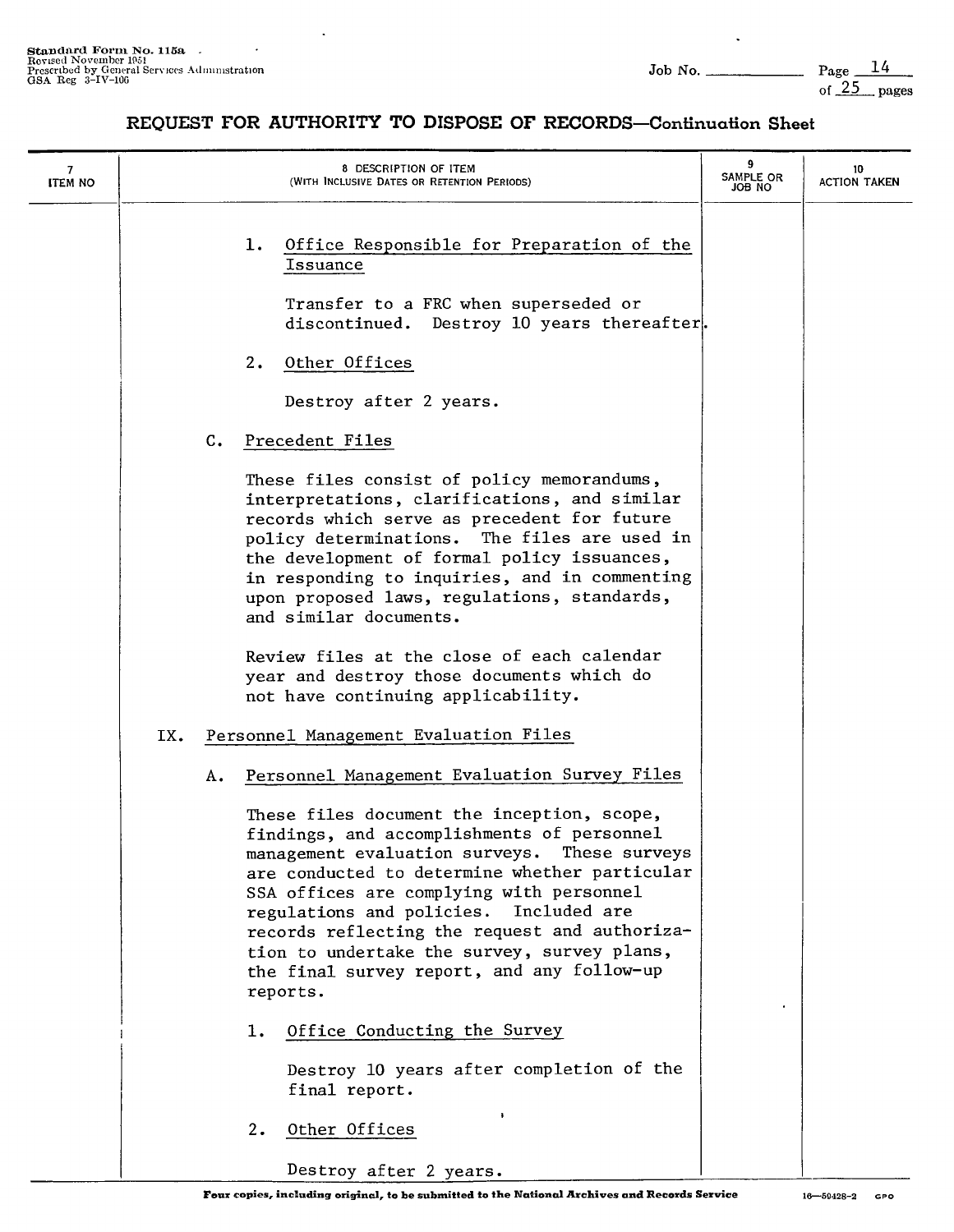| 7<br><b>ITEM NO</b> |    | 8 DESCRIPTION OF ITEM<br>(WITH INCLUSIVE DATES OR RETENTION PERIODS)                                                                                                                                                                                                                                                                                                             | 9<br><b>SAMPLE OR</b><br>ON 8OL | 10<br><b>ACTION TAKEN</b> |
|---------------------|----|----------------------------------------------------------------------------------------------------------------------------------------------------------------------------------------------------------------------------------------------------------------------------------------------------------------------------------------------------------------------------------|---------------------------------|---------------------------|
|                     | X. | Employee Awards and Activities Files                                                                                                                                                                                                                                                                                                                                             |                                 |                           |
|                     |    | Organization Recognition Files<br>Α.                                                                                                                                                                                                                                                                                                                                             |                                 |                           |
|                     |    | These files contain documents created in<br>receiving requests for, granting, or denying<br>recognition of employee organizations or<br>Included are copies of requests for<br>groups.<br>recognition, approvals, or disapprovals, lists<br>of organization officials, and records<br>reflecting information about the organization.                                             |                                 |                           |
|                     |    | Recognized Organization<br>ı.                                                                                                                                                                                                                                                                                                                                                    |                                 |                           |
|                     |    | Retain for duration of recognition and<br>then destroy.                                                                                                                                                                                                                                                                                                                          |                                 |                           |
|                     |    | 2.<br>Recognition Denied or Withdrawn                                                                                                                                                                                                                                                                                                                                            |                                 |                           |
|                     |    | Destroy after 2 years.                                                                                                                                                                                                                                                                                                                                                           |                                 |                           |
|                     |    | В.<br>Suggestion Awards Case Files                                                                                                                                                                                                                                                                                                                                               |                                 |                           |
|                     |    | These files consist of records documenting<br>the disposition of individual employee<br>suggestions. Included are Forms HEW-170,<br>Employee Suggestion Form; HEW-462, Employee<br>Suggestion Transmittal and Evaluation;<br>SSA-171, Recommendation for Award; SSA-1792,<br>Suggestion Cost Study; SSA-1647, and SSA-1647A,<br>Suggestion Control Record; or their equivalents. |                                 |                           |
|                     |    | Destroy 2 years after final action is taken on<br>suggestion.                                                                                                                                                                                                                                                                                                                    |                                 |                           |
|                     |    | $c_{\bullet}$<br>Performance Awards Files                                                                                                                                                                                                                                                                                                                                        |                                 |                           |
|                     |    | These files consist of records relating to<br>special achievement awards (individual or<br>group), high quality increase awards, and<br>other SSA performance awards. Included are<br>recommendations (form SSA-171), performance<br>statements, and other supporting documentation.                                                                                             |                                 |                           |
|                     |    | Destroy 2 years after approval or disapproval<br>of award.                                                                                                                                                                                                                                                                                                                       |                                 |                           |
|                     |    |                                                                                                                                                                                                                                                                                                                                                                                  |                                 |                           |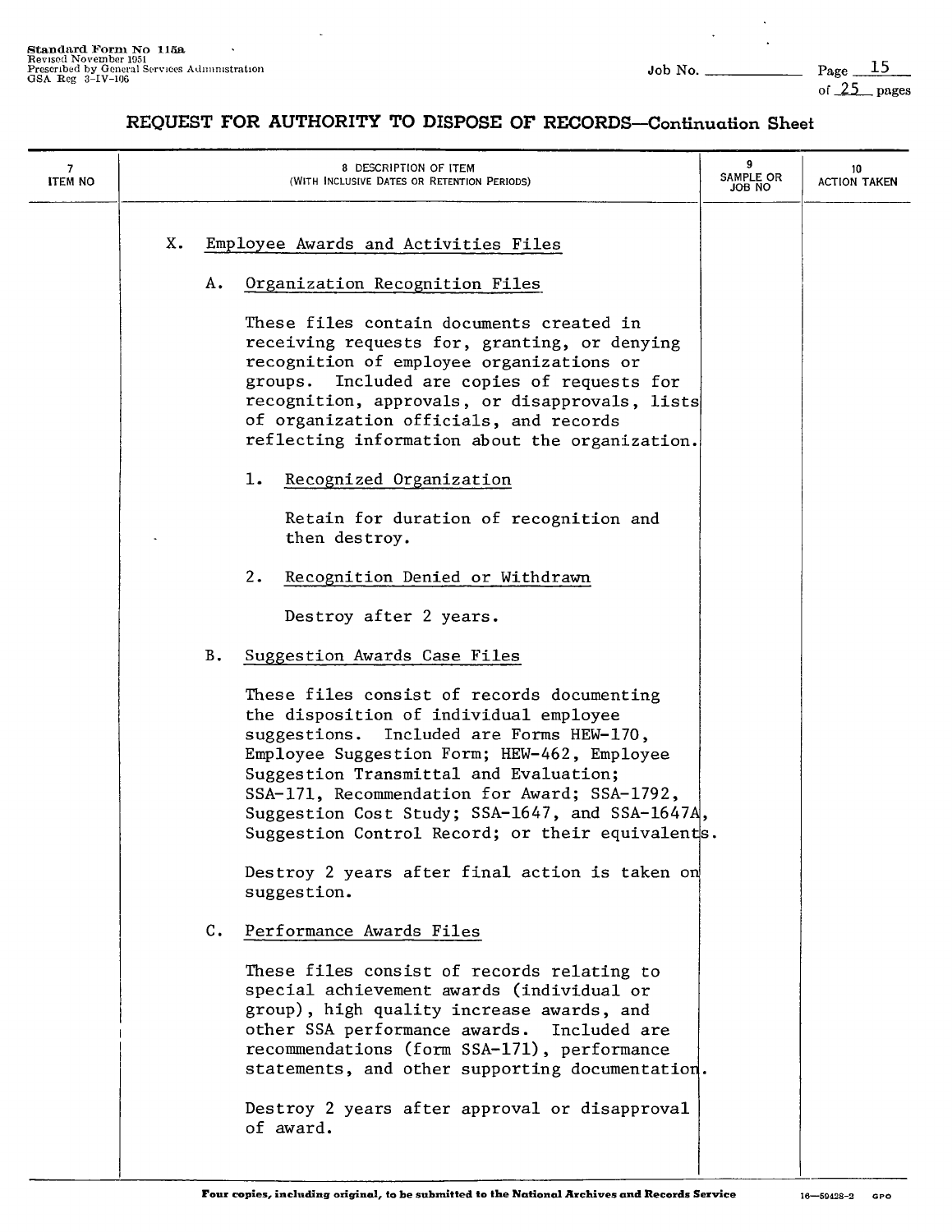| 7.<br>ITEM NO | 8 DESCRIPTION OF ITEM<br>(WITH INCLUSIVE DATES OR RETENTION PERIODS)                                                                                                                                                                                                                                                                                  | 9<br>SAMPLE OR<br>ON 8OL | 10<br><b>ACTION TAKEN</b> |
|---------------|-------------------------------------------------------------------------------------------------------------------------------------------------------------------------------------------------------------------------------------------------------------------------------------------------------------------------------------------------------|--------------------------|---------------------------|
|               | Honorary Awards Files<br>D.                                                                                                                                                                                                                                                                                                                           |                          |                           |
|               | These files consist of records relating to<br>Commissioner's Citations, Supervisory<br>Excellance Awards, SSA Public Service Awards,<br>Equal Opportunity Awards, and other SSA and<br>DHEW honorary awards. Included are announce-<br>ments, nominations, justification statements,<br>evaluations, approvals or disapprovals and<br>similar papers. |                          |                           |
|               | 1.<br>Award Approved                                                                                                                                                                                                                                                                                                                                  |                          |                           |
|               | Destroy 2 years after final action.                                                                                                                                                                                                                                                                                                                   |                          |                           |
|               | Award Disapproved<br>2.                                                                                                                                                                                                                                                                                                                               |                          |                           |
|               | Destroy after 1 year.                                                                                                                                                                                                                                                                                                                                 |                          |                           |
|               | Length of Service Awards Files<br>Ε.                                                                                                                                                                                                                                                                                                                  |                          |                           |
|               | These files consist of records relating to<br>length of service awards. Included are<br>computations of length of service, lists of<br>awardees, and similar records.                                                                                                                                                                                 |                          |                           |
|               | Destroy after 1 year.                                                                                                                                                                                                                                                                                                                                 |                          |                           |
|               | Awards Ceremonies Files<br>Г.                                                                                                                                                                                                                                                                                                                         |                          |                           |
|               | These files consist of documents created in<br>arranging for and publicizing ceremonies for<br>the presentation of awards. Included are<br>lists of speakers and attendees, programs,<br>pictures, newspaper accounts, and other<br>records.                                                                                                          |                          |                           |
|               | Destroy after 2 years.                                                                                                                                                                                                                                                                                                                                |                          |                           |
|               | Incentive Awards Program Report<br>G.                                                                                                                                                                                                                                                                                                                 |                          |                           |
|               | This is an annual report to DHEW on the number<br>of awards and dollar amounts awarded and the<br>number of suggestions received and adopted.<br>The report also contains a narrative evaluation<br>of the incentive awards program. Included is<br>Standard Form 69, Incentive Awards Annual<br>Report, or its equivalent.                           |                          |                           |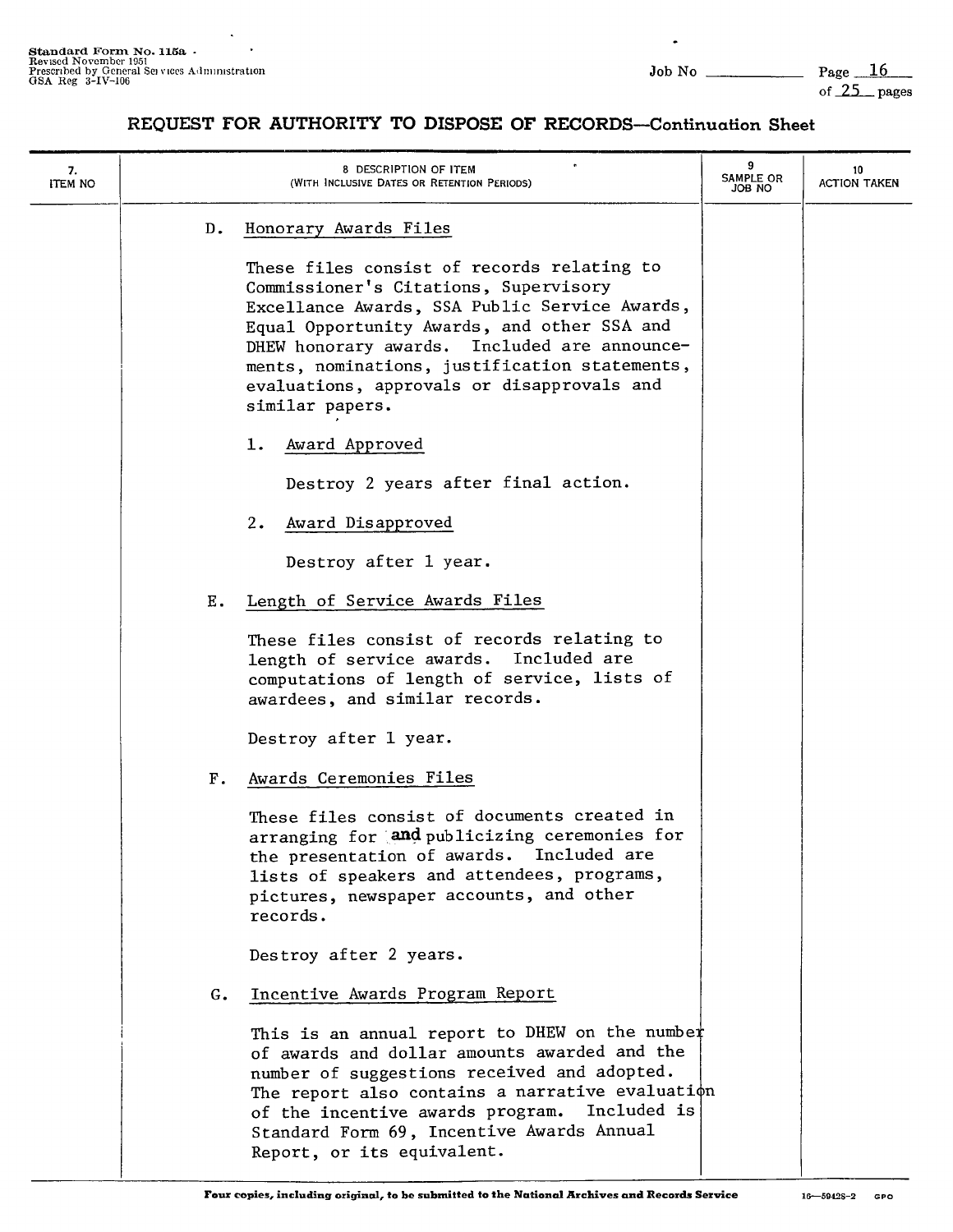$\ddot{\phantom{a}}$ 

| 7<br><b>ITEM NO</b> |     |    | 8 DESCRIPTION OF ITEM<br>(WITH INCLUSIVE DATES OR RETENTION PERIODS)                                                                                                                                                            | 9<br>SAMPLE OR<br>JOB NO                                                         | 10<br><b>ACTION TAKEN</b> |
|---------------------|-----|----|---------------------------------------------------------------------------------------------------------------------------------------------------------------------------------------------------------------------------------|----------------------------------------------------------------------------------|---------------------------|
|                     |     | ı. | Office Responsible for Preparation of the<br>Report                                                                                                                                                                             |                                                                                  |                           |
|                     |     |    | Destroy after 3 years.                                                                                                                                                                                                          |                                                                                  |                           |
|                     |     | 2. | Other Offices                                                                                                                                                                                                                   |                                                                                  |                           |
|                     |     |    | Destroy after 1 year.                                                                                                                                                                                                           |                                                                                  |                           |
|                     | XI. |    | Personnel Data System Files                                                                                                                                                                                                     |                                                                                  |                           |
|                     |     | А. | Personnel Data System Files                                                                                                                                                                                                     |                                                                                  |                           |
|                     |     | 1. | Input documents, including utility copies<br>of SF 50 (copy 6), payroll change slips,<br>employee appraisal forms, award forms,<br>Forms SSA-2105 and SSA-2105A, Input<br>Correction Document, and similar papers.              |                                                                                  |                           |
|                     |     |    | Destroy after data have been entered into<br>the system and verified.                                                                                                                                                           |                                                                                  |                           |
|                     |     |    | 2. Periodic systems outputs, consisting of<br>approximately 160 tables, listings, and<br>reports of personnel data. Included are<br>the following:                                                                              |                                                                                  |                           |
|                     |     |    | a. SSA Grade Statistics by Bureau/Office,<br>SSA Grade Change Statistics by<br>Staff on Duty in Full-Time Permanent<br>Positions by Component, Tabulation<br>of Number of Filled Full-Time<br>Positions by Occupational Series; | Bureau/Office, Tabulation of SSA Total                                           |                           |
|                     |     |    | (1)                                                                                                                                                                                                                             | Office Responsible for Preparation                                               |                           |
|                     |     |    | Destroy after 5 years.                                                                                                                                                                                                          |                                                                                  |                           |
|                     |     |    | (2)<br>Other Offices                                                                                                                                                                                                            |                                                                                  |                           |
|                     |     |    | comparable output.                                                                                                                                                                                                              | Destroy upon receipt of next                                                     |                           |
|                     |     |    | Tabulation of Voluntary Separations<br>b.<br>and Demotions, Report for Maryland<br>Department of Employment Security,                                                                                                           | by Organizational Segment, Tabulation<br>of Accessions, Separations, Promotions, |                           |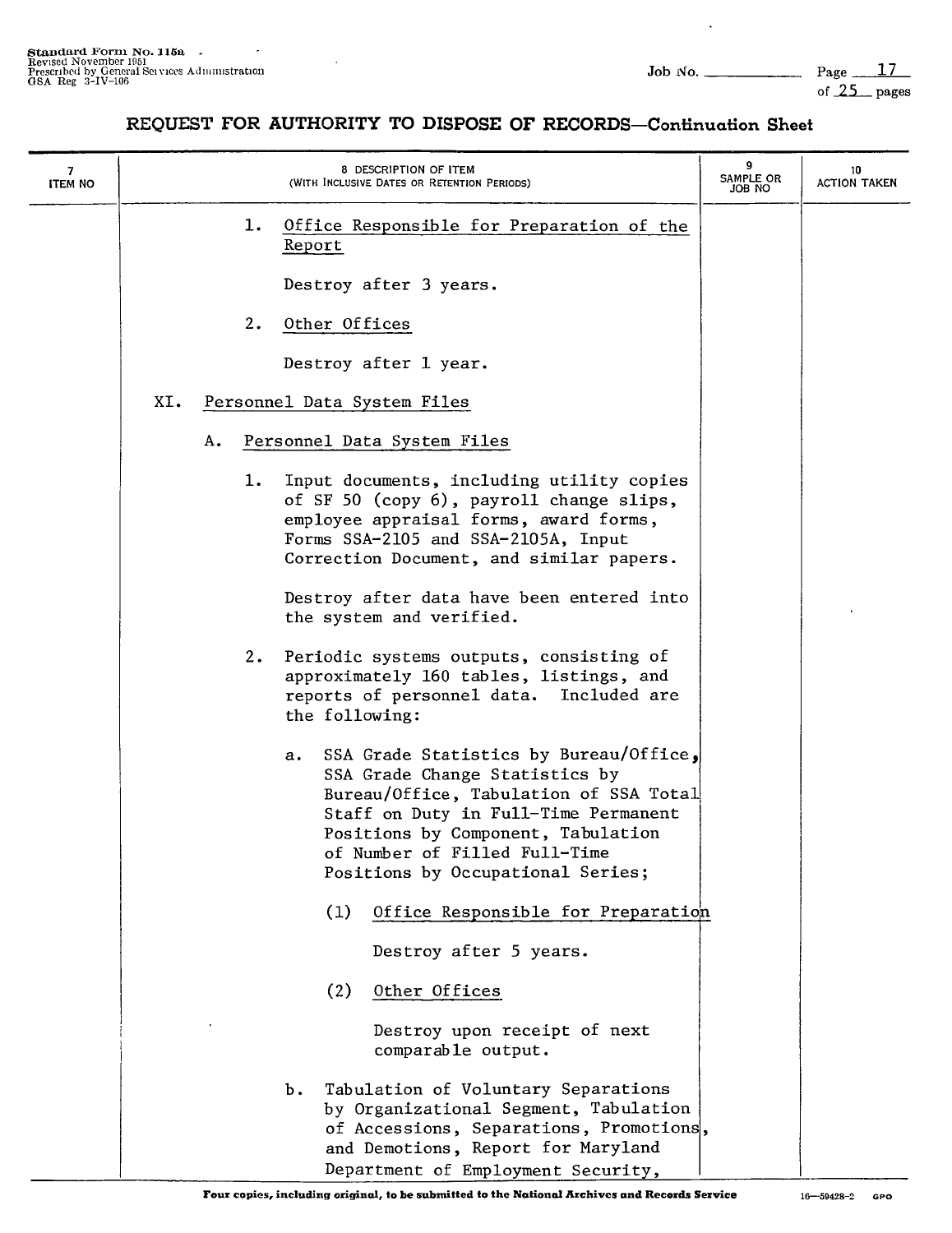| 7<br>ITEM NO | 8 DESCRIPTION OF ITEM<br>(WITH INCLUSIVE DATES OR RETENTION PERIODS)                                                                                                                                                                                                                                                                                                                                                                                                                                                                                                                                                                                                                                                                                                                                                                                                                                                                                                                                                           | 9<br><b>SAMPLE OR</b><br>JOB NO | 10<br>ACTION TAKEN |
|--------------|--------------------------------------------------------------------------------------------------------------------------------------------------------------------------------------------------------------------------------------------------------------------------------------------------------------------------------------------------------------------------------------------------------------------------------------------------------------------------------------------------------------------------------------------------------------------------------------------------------------------------------------------------------------------------------------------------------------------------------------------------------------------------------------------------------------------------------------------------------------------------------------------------------------------------------------------------------------------------------------------------------------------------------|---------------------------------|--------------------|
|              | Bureau/Office Tabulation of Incumbents<br>by Grade, Supervisory Statistics,<br>Salary Within Grade Tabulation, Report<br>on Women in Higher Level Positions,<br>SSA Inter-component Movement, SSA<br>Turnover Information by Grade and<br>Organization, Alphabetical List of<br>Employees Entering or Leaving Super-<br>visory Positions, Employees Entering<br>Supervision, SSA Personnel Statistical<br>Report by Organization Segment;                                                                                                                                                                                                                                                                                                                                                                                                                                                                                                                                                                                      |                                 |                    |
|              | (1)<br>Office Responsible for Preparation                                                                                                                                                                                                                                                                                                                                                                                                                                                                                                                                                                                                                                                                                                                                                                                                                                                                                                                                                                                      |                                 |                    |
|              | Destroy after 1 year.                                                                                                                                                                                                                                                                                                                                                                                                                                                                                                                                                                                                                                                                                                                                                                                                                                                                                                                                                                                                          |                                 |                    |
|              | (2)<br>Other Offices                                                                                                                                                                                                                                                                                                                                                                                                                                                                                                                                                                                                                                                                                                                                                                                                                                                                                                                                                                                                           |                                 |                    |
|              | Destroy upon receipt of next<br>comparable output.                                                                                                                                                                                                                                                                                                                                                                                                                                                                                                                                                                                                                                                                                                                                                                                                                                                                                                                                                                             |                                 |                    |
|              | SSA Personnel (All Grades), Field<br>$c$ .<br>Alphabetical Locator, Field Numeric<br>Locator, GS-7 and Above General<br>Reference List, Occupation Series<br>Tabulation, Alphabetical List of<br>Headquarters Supervisors, Retirement<br>Information for Executive Handbook,<br>Headquarters Classification List,<br>Headquarters Classification Tabulation,<br>Program Center Classification Listing,<br>Program Center Classification Tabulation,<br>Regional Office Classification<br>Listing, Regional Office Classification<br>Tabulation, Program Center Grade<br>Tabulation, List of Incumbents in<br>Obsoleted Jobs, Special Employment<br>Programs, Claims Representative<br>Turnover Data, Field Representative<br>and Operations Supervisor Promotion<br>Data; Selected Separation Actions<br>Report for Field Organization, Selected<br>Bureau of Field Operations Positions,<br>Biweekly Report of Accessions, Listing<br>of Active SSA Positions, all other<br>periodic outputs of the Personnel<br>Data System. |                                 |                    |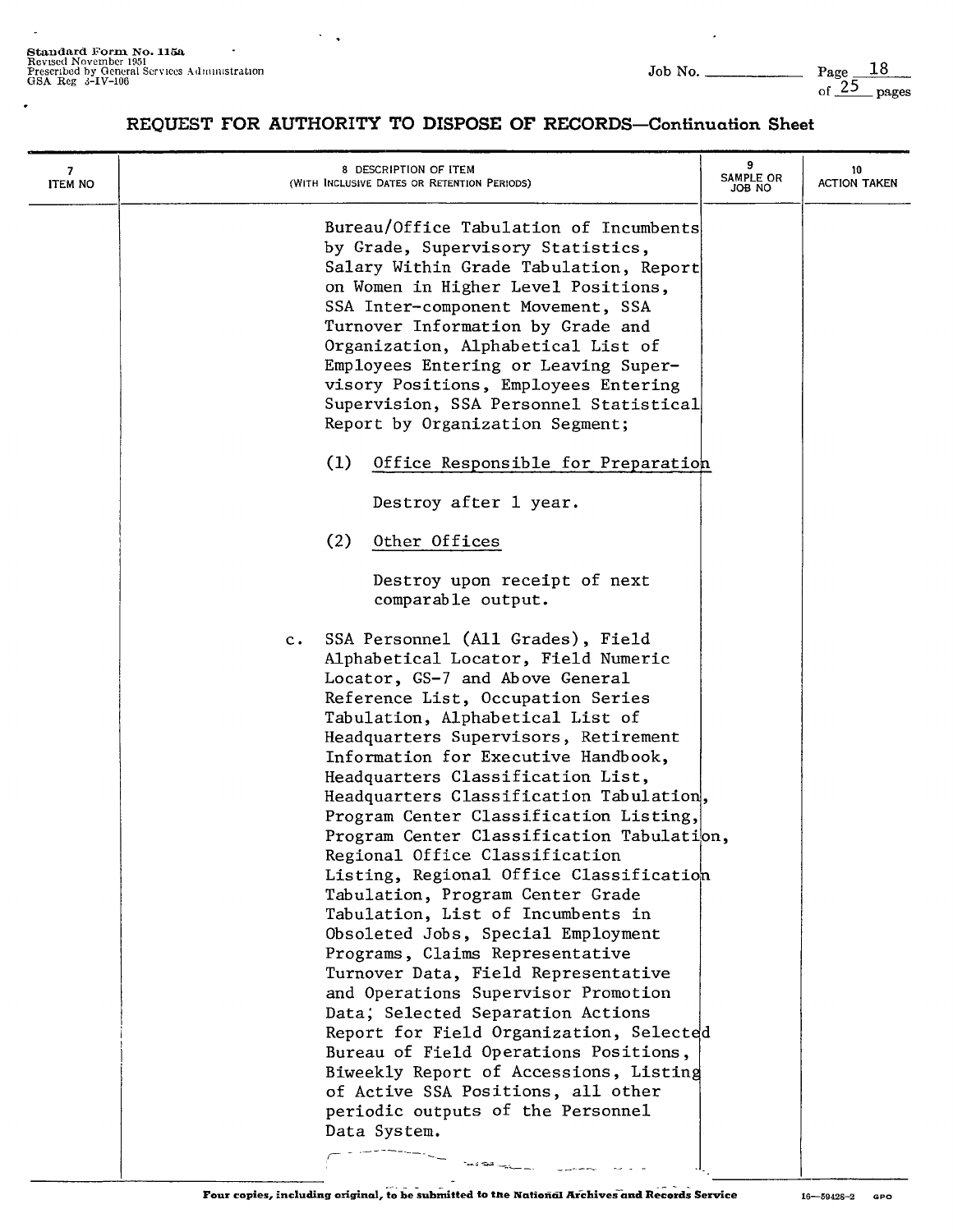of \_25\_pages

| 7.<br><b>ITEM NO</b> |      |                | 8 DESCRIPTION OF ITEM<br>(WITH INCLUSIVE DATES OR RETENTION PERIODS)                                                                                                                                                                                                               | 9<br><b>SAMPLE OR</b><br>JOB NO | 10<br>ACTION TAKEN |
|----------------------|------|----------------|------------------------------------------------------------------------------------------------------------------------------------------------------------------------------------------------------------------------------------------------------------------------------------|---------------------------------|--------------------|
|                      |      |                | All Offices                                                                                                                                                                                                                                                                        |                                 |                    |
|                      |      |                | Destroy upon receipt of next<br>comparable output.                                                                                                                                                                                                                                 |                                 |                    |
|                      | XII. |                | Employee Counseling Files                                                                                                                                                                                                                                                          |                                 |                    |
|                      |      | Α.             | Employee Counseling Case Files                                                                                                                                                                                                                                                     |                                 |                    |
|                      |      |                | These files are accumulated in the course of<br>providing counseling services to individual<br>SSA employees. Included in an individual's<br>file are reports of interviews and contacts,<br>analyses, and similar records.                                                        |                                 |                    |
|                      |      |                | Destroy 3 years after termination of<br>counseling.                                                                                                                                                                                                                                |                                 |                    |
|                      |      | <b>B.</b>      | Disability Retirement Files                                                                                                                                                                                                                                                        |                                 |                    |
|                      |      |                | These files contain documents relating to<br>individual disability retirees. Included in<br>an individual's file is a copy of the<br>application for disability retirement,<br>physician's statements and medical reports,<br>statements by supervisors, and similar<br>documents. |                                 |                    |
|                      |      |                | Destroy 5 years after separation of employee.                                                                                                                                                                                                                                      |                                 |                    |
|                      |      | $\mathsf{c}$ . | Alcohol and Drug Abuse Program Files                                                                                                                                                                                                                                               |                                 |                    |
|                      |      |                | These files consist of documents created in<br>planning, coordinating, and directing SSA's<br>alcohol and drug abuse program. Included<br>is the annual report to DHEW on the status<br>of the program.                                                                            |                                 |                    |
|                      |      |                | Destroy 3 years after the close of the<br>calendar year in which dated.                                                                                                                                                                                                            |                                 |                    |
|                      |      | D.             | Community Resources File                                                                                                                                                                                                                                                           |                                 |                    |
|                      |      |                | This is a reference file on organizations<br>located in the community to which an SSA<br>employee may be referred.                                                                                                                                                                 |                                 |                    |
|                      |      |                | Destroy when obsolete.                                                                                                                                                                                                                                                             |                                 |                    |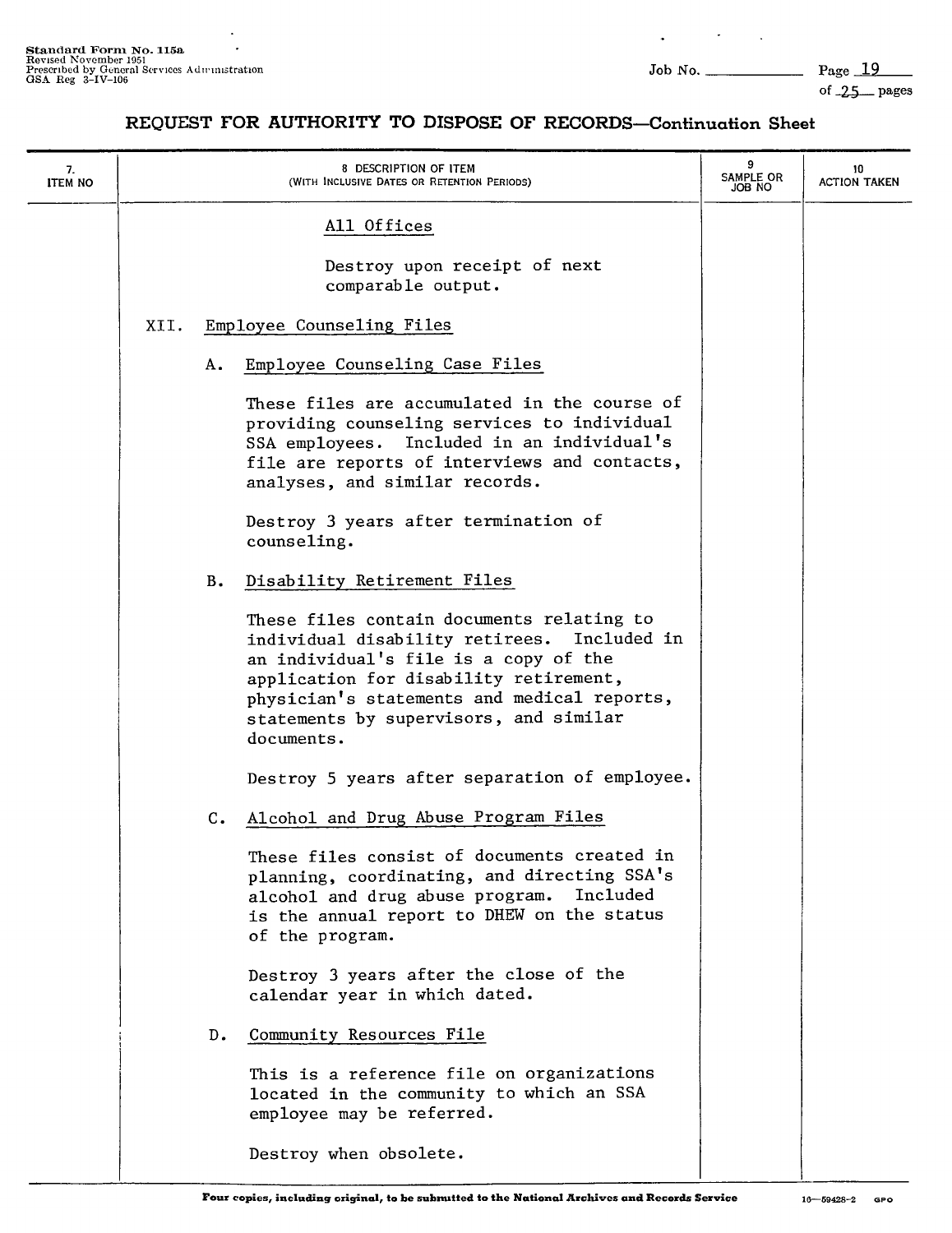$\ddot{\phantom{0}}$ 

J.

Page  $\frac{20}{\text{of } 25}$  pages

| $\overline{7}$<br><b>ITEM NO</b> |       |                  | 8 DESCRIPTION OF ITEM<br>(WITH INCLUSIVE DATES OR RETENTION PERIODS)                                                                                                                                                                                                                                                                                                                                           | SAMPLE OR<br>ON 8OL | 10<br><b>ACTION TAKEN</b> |
|----------------------------------|-------|------------------|----------------------------------------------------------------------------------------------------------------------------------------------------------------------------------------------------------------------------------------------------------------------------------------------------------------------------------------------------------------------------------------------------------------|---------------------|---------------------------|
|                                  | XIII. |                  | Employee Services Files                                                                                                                                                                                                                                                                                                                                                                                        |                     |                           |
|                                  |       | А.               | Mutual Aid Fund Files                                                                                                                                                                                                                                                                                                                                                                                          |                     |                           |
|                                  |       |                  | These files consist of records documenting<br>emergency loans made to employees from the<br>SSA Employees Activities Association Mutual<br>Aid Fund. Included is Form CO-0558, Mutual<br>Aid Fund, or its equivalent. The forms<br>provide personal information about the<br>borrower, and information on the amount<br>loaned, repayments, and loan balances.                                                 |                     |                           |
|                                  |       |                  | Destroy 2 years after loan has been repaid.                                                                                                                                                                                                                                                                                                                                                                    |                     |                           |
|                                  |       | В.               | Consumer Protection and Credit Counseling<br>Files                                                                                                                                                                                                                                                                                                                                                             |                     |                           |
|                                  |       |                  | These files consist of records accumulated in<br>counseling employees on consumer or credit<br>problems. Included are reports of interview<br>and contacts and similar records.                                                                                                                                                                                                                                |                     |                           |
|                                  |       |                  | Destroy 1 year after counseling is terminated.                                                                                                                                                                                                                                                                                                                                                                 |                     |                           |
|                                  |       | $\mathfrak{c}$ . | Levy and Garnishment Files                                                                                                                                                                                                                                                                                                                                                                                     |                     |                           |
|                                  |       |                  | These files consist of levy and garnishment<br>records, including official notices of levy<br>or garnishment (Treasury Form D669-A, Notice<br>of Levy), change slips, release forms (Treasury<br>Form 668-D, Release of Levy), workpapers,<br>counseling records, and correspondence relating<br>to the attachment of salary for payment of<br>delinquent income taxes or for other debts<br>of SSA employees. |                     |                           |
|                                  |       |                  | Destroy after 5 years.                                                                                                                                                                                                                                                                                                                                                                                         |                     |                           |
|                                  |       | D.               | Employee Compensation Case Files                                                                                                                                                                                                                                                                                                                                                                               |                     |                           |
|                                  |       |                  | These files consist of retained copies of<br>reporting forms and other documents relating<br>to occupation injuries or illnesses incurred<br>by SSA employees and claims for compensation<br>under the Federal Employees Compensation Act.<br>Included are copies (other than those retained<br>in Official Personnel folders or forwarded to<br>the Office of Federal Employees' Compensation)                |                     |                           |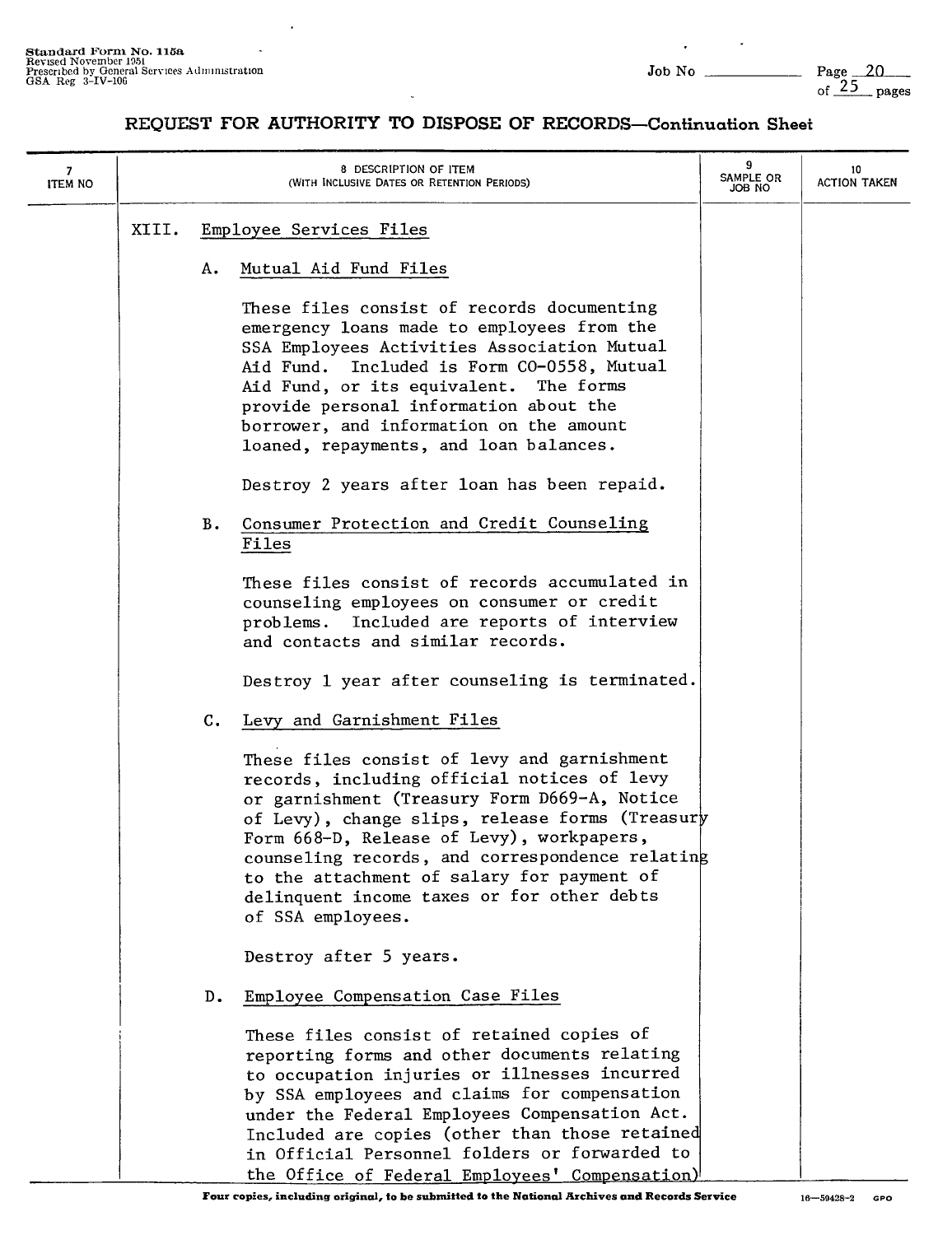L.

 $\overline{\phantom{a}}$ 

 $\overline{a}$ 

| 7<br><b>ITEM NO</b> |      | 8 DESCRIPTION OF ITEM<br>(WITH INCLUSIVE DATES OR RETENTION PERIODS)                                                                                                                                                                                                                                                                                                                                                                                                                                                                       | <b>SAMPLE OR</b><br>ON GOL | 10<br><b>ACTION TAKEN</b> |
|---------------------|------|--------------------------------------------------------------------------------------------------------------------------------------------------------------------------------------------------------------------------------------------------------------------------------------------------------------------------------------------------------------------------------------------------------------------------------------------------------------------------------------------------------------------------------------------|----------------------------|---------------------------|
|                     |      | of Forms CA-1 and 2, Federal Employee's<br>Notice of Injury or Occupational Disease;<br>CA-2a, Notice of Recurrence of Disability;<br>CA-3, Report of Termination of Total or<br>Partial Disability; CA-4, Claim for Compensa-<br>tion on Account of Injury or Occupational<br>Disease; CA-5, Claim for Compensation on<br>Account of Death; CA-8, Claim for Continuance<br>of Compensation on Account of Disability;<br>CA-16, Request for Examination and/or<br>Treatment; CA-20, Attending Physician's<br>Report; or their equivalents. |                            |                           |
|                     |      | 1. Claim for Compensation Filed                                                                                                                                                                                                                                                                                                                                                                                                                                                                                                            |                            |                           |
|                     |      | Destroy 5 years after final resolution of<br>the claim.                                                                                                                                                                                                                                                                                                                                                                                                                                                                                    |                            |                           |
|                     |      | No Claim Filed<br>2.                                                                                                                                                                                                                                                                                                                                                                                                                                                                                                                       |                            |                           |
|                     |      | Destroy 5 years after the year in which<br>injury or illness occurred.                                                                                                                                                                                                                                                                                                                                                                                                                                                                     |                            |                           |
|                     |      | Preretirement Program Files<br>Ε.                                                                                                                                                                                                                                                                                                                                                                                                                                                                                                          |                            |                           |
|                     |      | These files consist of documents created in<br>planning, coordinating, and directing SSA's<br>preretirement program. Included are seminar<br>materials, questionnaires, correspondence,<br>and similar papers.                                                                                                                                                                                                                                                                                                                             |                            |                           |
|                     |      | Destroy 3 years after the close of the<br>calendar year in which dated or when<br>superseded or obsolete, as applicable.                                                                                                                                                                                                                                                                                                                                                                                                                   |                            |                           |
|                     | XIV. | Employee Grievance and Appeals Files                                                                                                                                                                                                                                                                                                                                                                                                                                                                                                       |                            |                           |
|                     |      | Grievance Files<br>А.                                                                                                                                                                                                                                                                                                                                                                                                                                                                                                                      |                            |                           |
|                     |      | The grievance file contains records<br>accumulated in the administrative review of<br>a grievance raised by an SSA employee.<br>The<br>file includes statements of witnesses, reports<br>of personal interviews, hearing records, the<br>examiner's report of findings and recommenda-<br>tions, a copy of the original grievance<br>decision, and any documents relating to a<br>reconsideration request.                                                                                                                                 |                            |                           |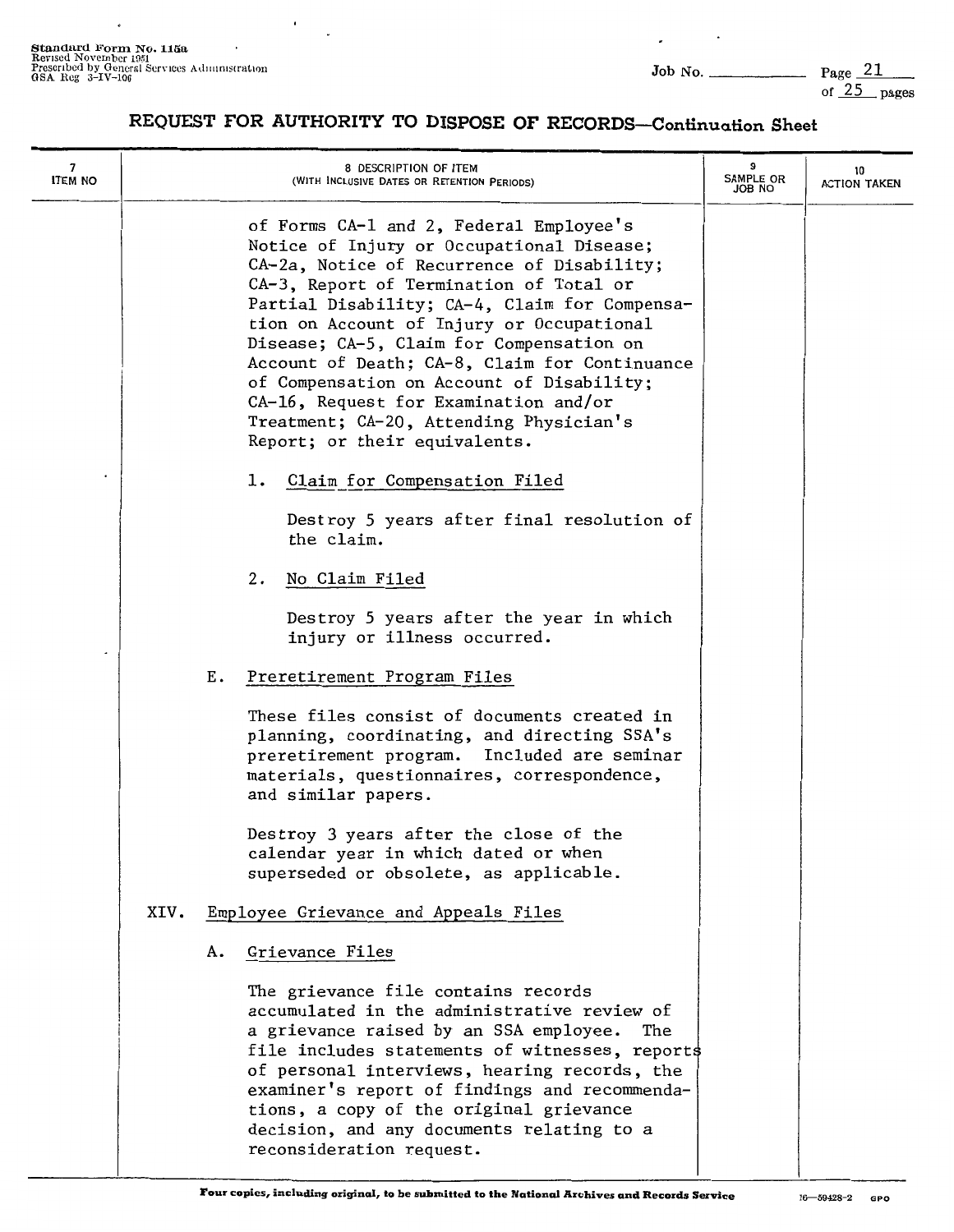| 7<br><b>ITEM NO</b> | 8 DESCRIPTION OF ITEM<br>(WITH INCLUSIVE DATES OR RETENTION PERIODS)                                                                                                                                                                                                                                                                                                                                                                                                                                                                                                                                                                                                                                                                                                                                                                                                                    | 9<br>SAMPLE OR<br>JOB NO | 10<br><b>ACTION TAKEN</b> |
|---------------------|-----------------------------------------------------------------------------------------------------------------------------------------------------------------------------------------------------------------------------------------------------------------------------------------------------------------------------------------------------------------------------------------------------------------------------------------------------------------------------------------------------------------------------------------------------------------------------------------------------------------------------------------------------------------------------------------------------------------------------------------------------------------------------------------------------------------------------------------------------------------------------------------|--------------------------|---------------------------|
|                     | Destroy 2 years after the date of the final<br>decision on the case.                                                                                                                                                                                                                                                                                                                                                                                                                                                                                                                                                                                                                                                                                                                                                                                                                    |                          |                           |
| в.                  | Adverse Action Files<br>The adverse action file contains records<br>accumulated in the administrative review of<br>a proposed adverse action (disciplinary or<br>nondisciplinary removal, suspension,<br>furlough without pay, or reducation in rank<br>or pay) against an SSA employee. The file<br>includes a copy of the notice of proposed<br>adverse action, documentation supporting the<br>notice, the employee's reply, the notice of<br>hearing and the report thereof, a copy of<br>the decision and documentation of the dates<br>of delivery of notices and the sequence of<br>events. If the employee appeals the decision<br>(either to an appellate level within SSA or<br>to the CSC), the file will also contain<br>documents relating to the appeal.<br>Transfer to a FRC 2 years after the date of<br>the final decision on the case. Destroy 5<br>years thereafter. |                          |                           |
| c.                  | Within-Grade Increase Denial Reconsideration<br>Files<br>The reconsideration file contains records<br>accumulated in the administrative review of a<br>decision to withhold an employee's within-<br>grade increase. Included in the file is a<br>copy of the notice of denial of increase,<br>documentation supporting the notice, the<br>employee's request for reconsideration,<br>investigative reports, transcripts or<br>summaries of personal presentations, and a<br>copy of the reconsideration decision. If the<br>employee appeals the decision, the file will<br>also contain documents relating to the appeal.<br>Destroy 2 years after the date of the final<br>decision on the case.                                                                                                                                                                                     |                          |                           |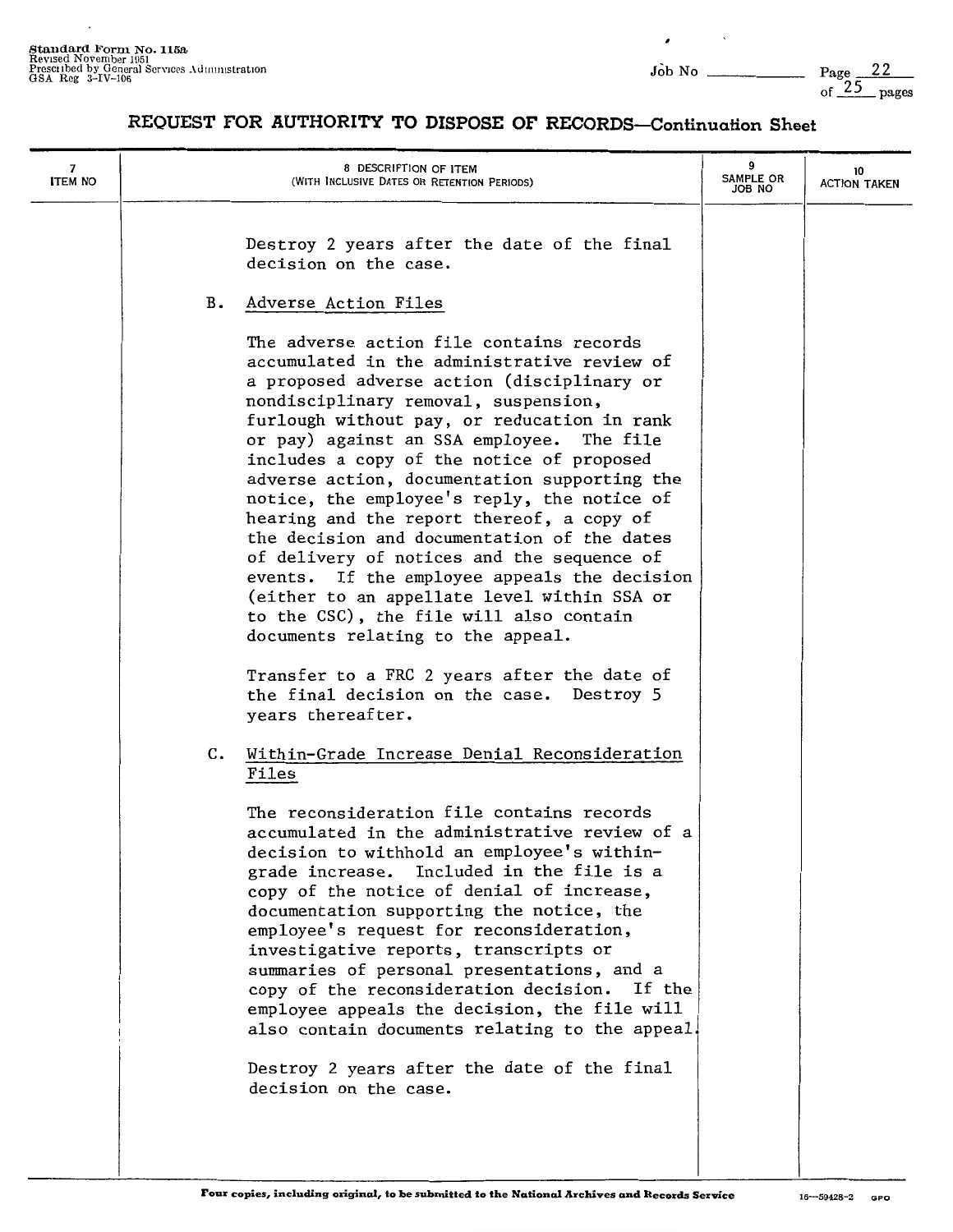$\cdot$ 

#### **REQUEST FOR AUTHORITY TO DISPOSE OF RECORDS-Continuation Sheet**

| $\overline{7}$<br><b>ITEM NO</b> |     |    | 8 DESCRIPTION OF ITEM<br>(WITH INCLUSIVE DATES OR RETENTION PERIODS)                                                                                        | 9<br>SAMPLE OR<br>JOB NO | 10<br><b>ACTION TAKEN</b> |
|----------------------------------|-----|----|-------------------------------------------------------------------------------------------------------------------------------------------------------------|--------------------------|---------------------------|
|                                  | XV. |    | Personnel Measurement and Research Files                                                                                                                    |                          |                           |
|                                  |     | Α. | Employee Survey Files                                                                                                                                       |                          |                           |
|                                  |     |    | These files consist of records accumulated in<br>conducting attitude and other kinds of surveys<br>of SSA employees. Included are the following<br>records: |                          |                           |
|                                  |     |    | Completed questionnaires and answer sheets<br>1. .<br>(usually digitek forms)                                                                               |                          |                           |
|                                  |     |    | Destroy after data have been extracted and<br>verified.                                                                                                     |                          |                           |
|                                  |     |    | Computer print-outs of survey data used in<br>2.<br>the preparation of the survey report.                                                                   |                          |                           |
|                                  |     |    | Destroy after 1 year.                                                                                                                                       |                          |                           |
|                                  |     |    | Survey reports and related supporting<br>3.<br>documentation.                                                                                               |                          |                           |
|                                  |     |    | Office Responsible for Preparation<br>a.                                                                                                                    |                          |                           |
|                                  |     |    | Destroy 5 years after the close of<br>the calendar year in which dated.                                                                                     |                          |                           |
|                                  |     |    | Other Offices<br>Ъ.                                                                                                                                         |                          |                           |
|                                  |     |    | Destroy after 2 years.                                                                                                                                      |                          |                           |
|                                  |     | в. | Employee Testing Files                                                                                                                                      |                          |                           |
|                                  |     |    | These files consist of records relating to<br>aptitude and other types of tests administered<br>to SSA employees. Included are the following<br>records:    |                          |                           |
|                                  |     |    | Test materials, such as test booklets<br>1.<br>(and printing negatives thereof), blank<br>answer sheets, scoring keys, and similar<br>documents.            |                          |                           |
|                                  |     |    | Destroy when superseded or obsolete.                                                                                                                        |                          |                           |
|                                  |     |    | Completed test papers and answer sheets<br>2.                                                                                                               |                          |                           |

(usually digitek forms).

ľ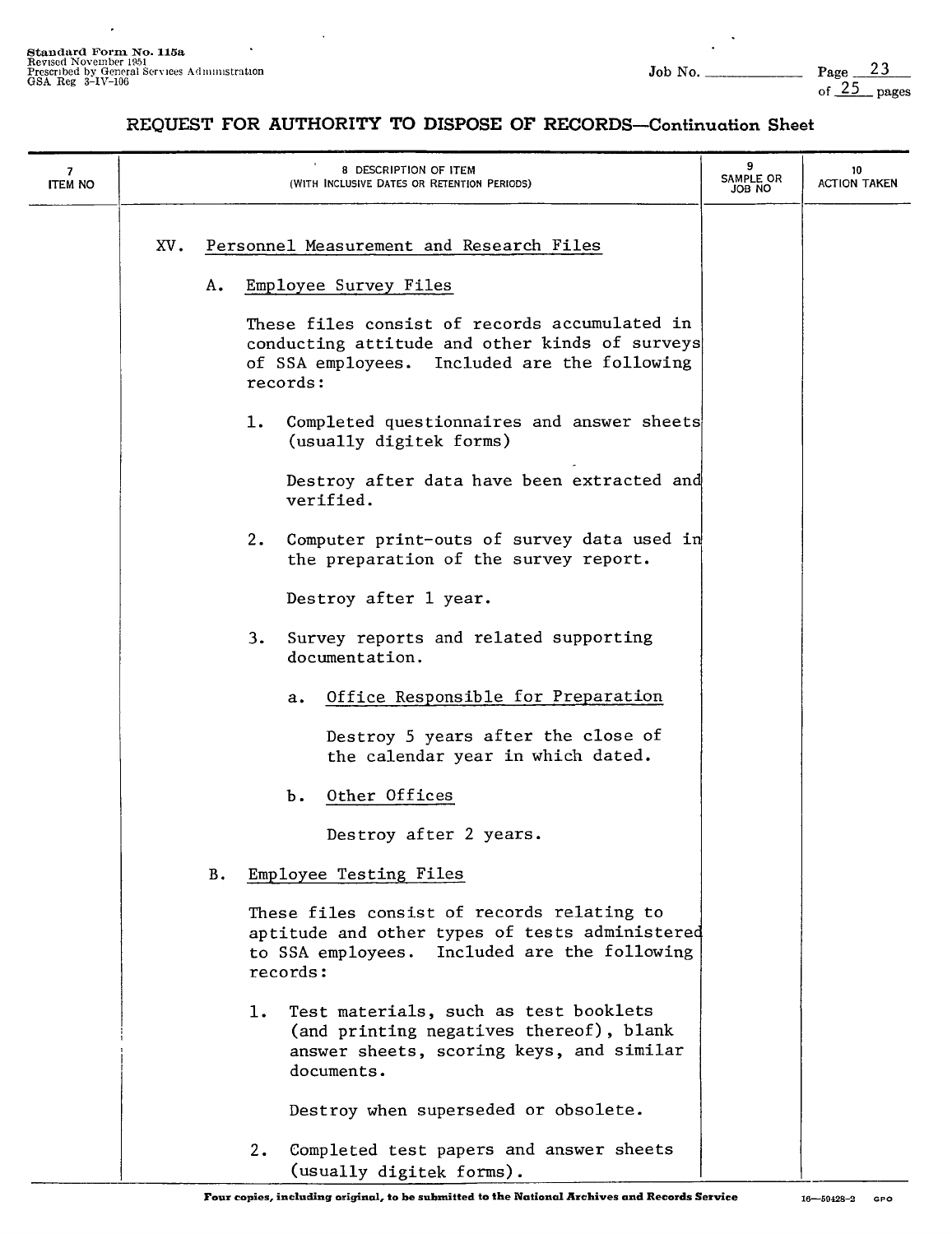$\ddot{\phantom{0}}$ 

 $\ddot{\phantom{0}}$ 

Page  $\frac{24}{\text{of } 25 \text{ pages}}$ 

| $\mathbf{7}$<br><b>ITEM NO</b> |    | 8 DESCRIPTION OF ITEM<br>(WITH INCLUSIVE DATES OR RETENTION PERIODS)                                                                                                                                                                                                                                                                                                                               | 9<br>SAMPLE OR<br>JOB NO | 10<br><b>ACTION TAKEN</b> |
|--------------------------------|----|----------------------------------------------------------------------------------------------------------------------------------------------------------------------------------------------------------------------------------------------------------------------------------------------------------------------------------------------------------------------------------------------------|--------------------------|---------------------------|
|                                |    | Destroy 6 months after administration of<br>the test.                                                                                                                                                                                                                                                                                                                                              |                          |                           |
|                                |    | Tabulated listings of employee scores for<br>3.<br>a particular test.                                                                                                                                                                                                                                                                                                                              |                          |                           |
|                                |    | Destroy 2 years after administration of<br>the test.                                                                                                                                                                                                                                                                                                                                               |                          |                           |
|                                |    | Comulative quarterly listings of employee<br>4.<br>test scores.                                                                                                                                                                                                                                                                                                                                    |                          |                           |
|                                |    | Destroy upon receipt of updated listing.                                                                                                                                                                                                                                                                                                                                                           |                          |                           |
|                                | c. | Minority Group Employment Reports                                                                                                                                                                                                                                                                                                                                                                  |                          |                           |
|                                |    | These are quarterly and annual reports<br>containing tables of employment data by grade,<br>sex, selected occupations, organizational<br>components, and selected geographical<br>locations for all SSA employees and SSA<br>minority employees. The data relate to<br>promotions, time in grade, supervisory<br>employment, education levels, new hires,<br>length of service, and similar areas. |                          |                           |
|                                |    | Office Responsible for Preparation<br>1.                                                                                                                                                                                                                                                                                                                                                           |                          |                           |
|                                |    | Destroy quarterly reports 5 years after<br>the close of the fiscal year in which<br>dated. Destroy annual reports after 10<br>years.                                                                                                                                                                                                                                                               |                          |                           |
|                                |    | Other Offices                                                                                                                                                                                                                                                                                                                                                                                      |                          |                           |
|                                |    | Destroy quarterly reports 1 year after the<br>close of the fiscal year in which dated.<br>Destroy annual reports after 2 years.                                                                                                                                                                                                                                                                    |                          |                           |
|                                | D. | Report on Changes to the Minority Data File                                                                                                                                                                                                                                                                                                                                                        |                          |                           |
|                                |    | This is a biweekly report listing the social<br>security number and minority code of new<br>SSA hires.                                                                                                                                                                                                                                                                                             |                          |                           |
|                                |    | Office Requiring the Report<br>ı.                                                                                                                                                                                                                                                                                                                                                                  |                          |                           |
|                                |    | Destroy after 1 year.                                                                                                                                                                                                                                                                                                                                                                              |                          |                           |